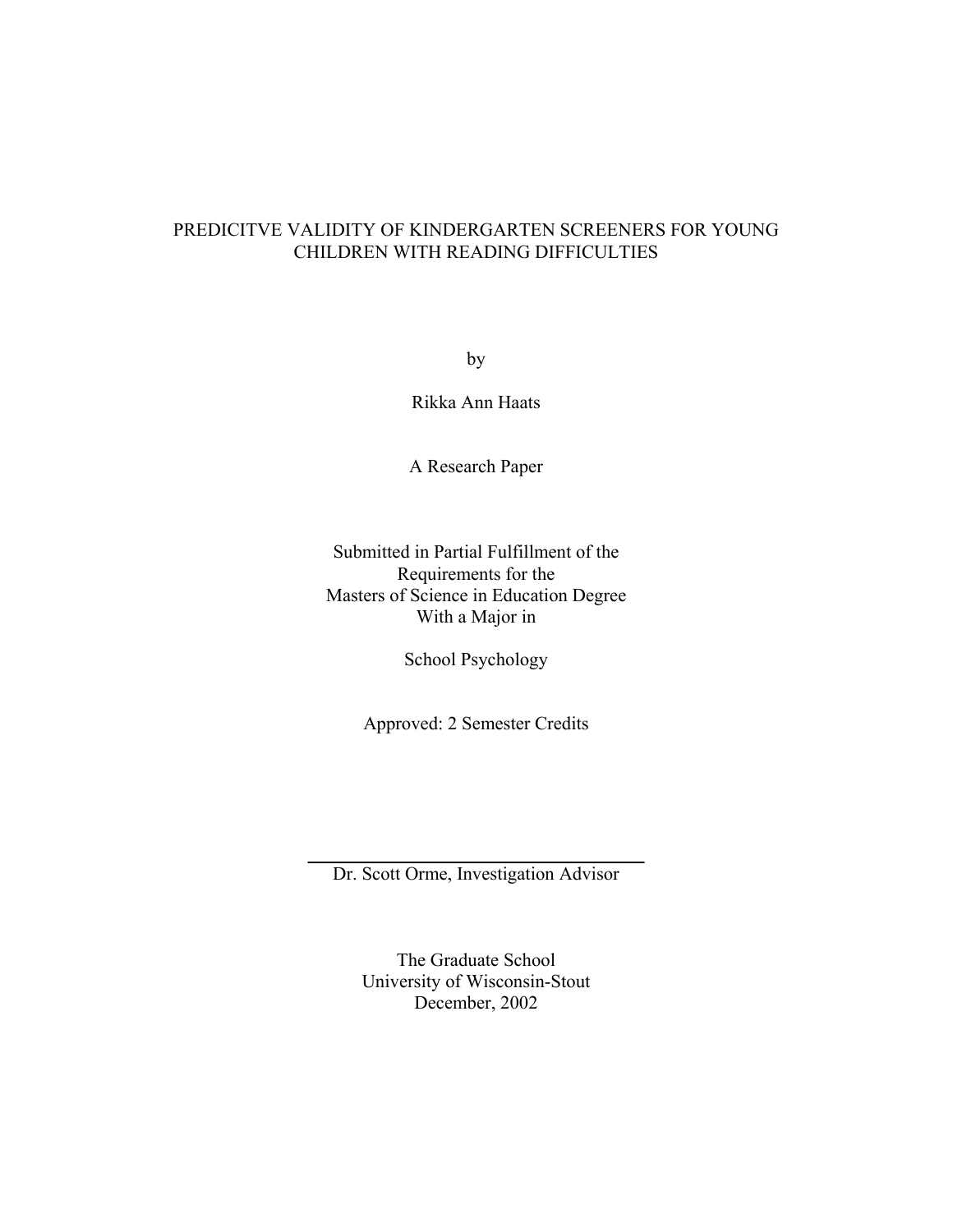## The Graduate School University of Wisconsin-Stout Menomonie, WI 54751

### ABSTRACT

|                                                                                   | Haats       | Rikka              | А.         |                 |  |
|-----------------------------------------------------------------------------------|-------------|--------------------|------------|-----------------|--|
| (Writer)                                                                          | (Last Name) | (First Name)       |            | (Initial)       |  |
|                                                                                   |             |                    |            |                 |  |
| Predictive Validity of kindergarten screeners for young children with             |             |                    |            |                 |  |
| (Title)                                                                           |             |                    |            |                 |  |
| reading difficulties                                                              |             |                    |            |                 |  |
| School Psychology                                                                 |             | Dr. Scott Orme     | 12/2002    | 29              |  |
| (Graduate Major)                                                                  |             | (Research Advisor) | (Mon./Yr.) | $(\#$ of Pages) |  |
| American Psychological Association (APA) Publication Manual (5 <sup>th</sup> ed.) |             |                    |            |                 |  |
| (Name of Style Manual Used in this Study)                                         |             |                    |            |                 |  |

Research has long shown the importance of reading and the importance of early intervention to ensure all children have the opportunity to develop into competent readers. The most effective method for identifying children early has been researched and is open to debate. One way to identify children early on in their academic career is through kindergarten screening instruments. These tools are widely available and used in a majority of school districts today. Kindergarten screening instruments are not however without criticism. One such criticism is they lack sound psychometric properties such as adequate validity,

reliability, and standardization. One way to make screeners more sound is to

validate them using current empirically based theories of cognition.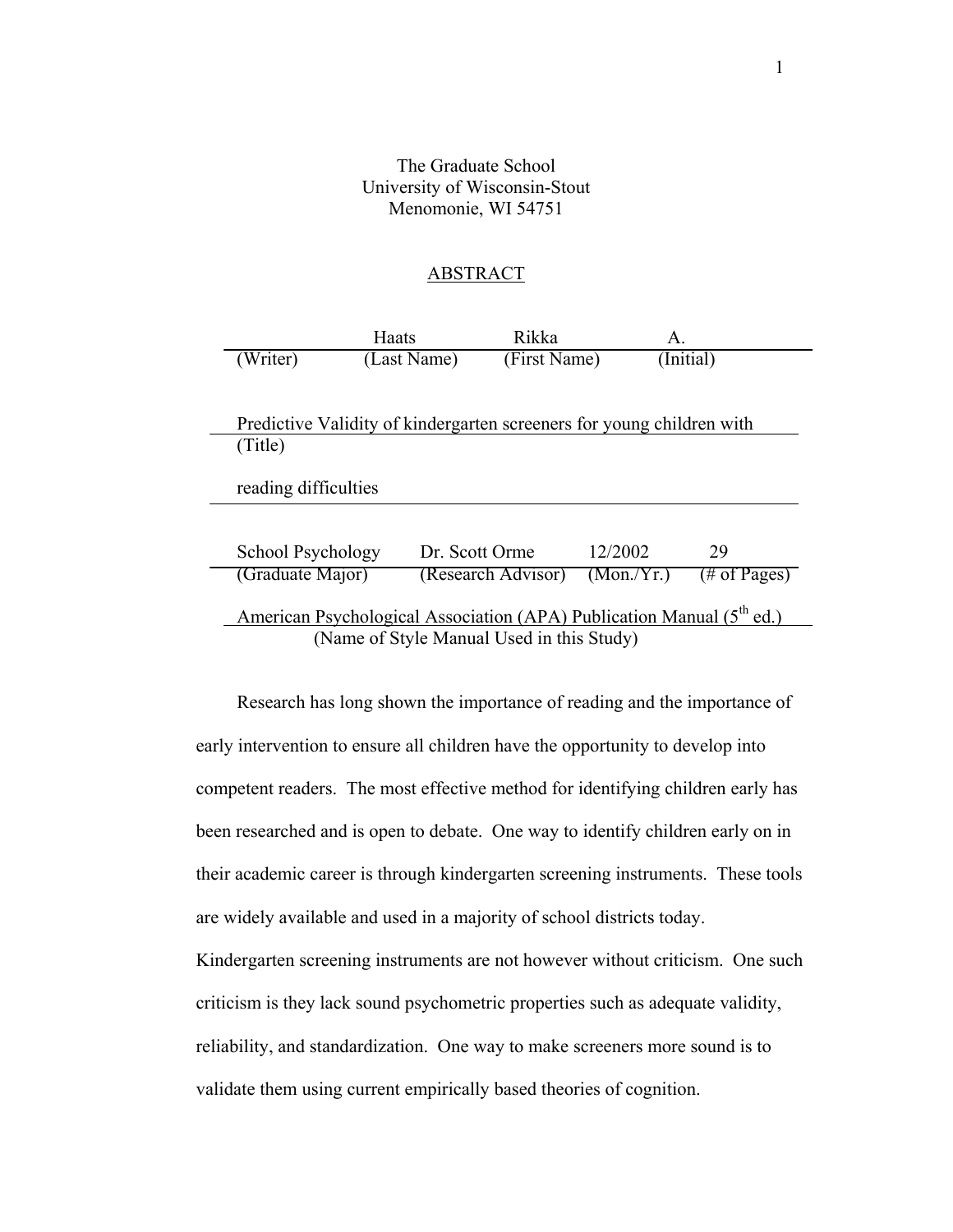# TABLE OF CONTENTS

| 25 |
|----|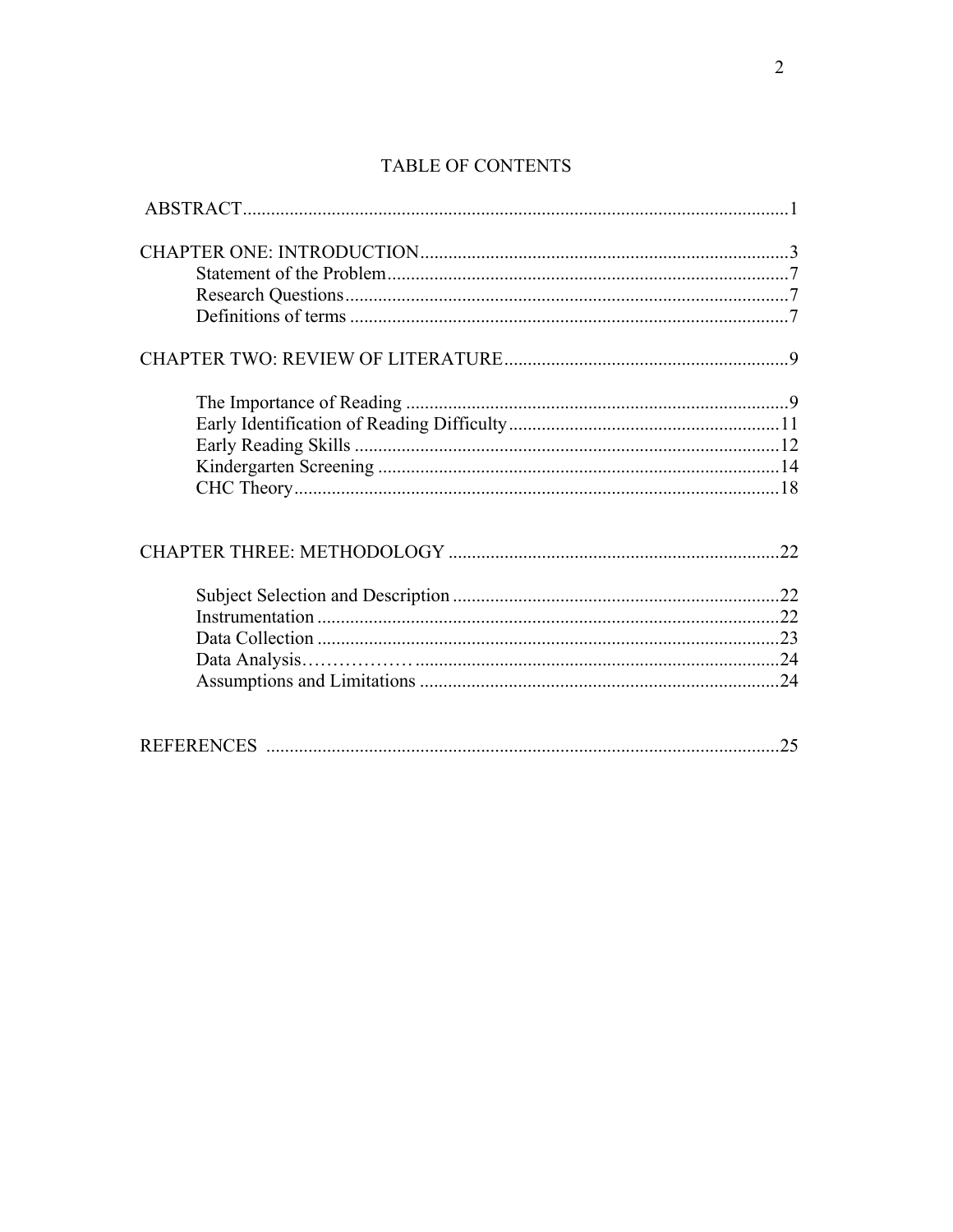#### Chapter I

### Introduction

Given what research has shown over the past decade it is somewhat of an understatement to say that learning to read is fundamental to school success (Lonigan, Burgess & Anthony, 2000; Spodek & Saracho, 1994) as well as success later in life. The importance of reading cannot be underemphasized because it is the one academic domain that permeates every other academic subject area. To be successful in math, science, history, and literature students must have sufficient reading skills. Beyond high school, having insufficient reading skills means having limited access to occupational and vocational opportunities (Torgesen, 2002). In 1998, the National Institute for Literacy (as cited in U.S. Department of Education [USDE], 2001) reported 75% of today's jobs require no less than a ninth grade reading level, so it is not surprising to find the average welfare recipient aged 17-21 reads at the sixth grade level (USDE, 2001).

In 1997, President Clinton launched a national literacy initiative called, "The American Reads Challenge," which aims to ensure that children become good readers by the completion of third grade (USDE, 2001). While there is recognition of the importance of literacy at the federal level, there is also support at a more local level. A study done by Hart (as cited in USDE, 2001) found that the majority of teachers and parents surveyed agreed that reading is the most important subject for children to learn.

 Because acquiring the proper reading skills is so important to a child's immediate and future success, it is imperative to identify, help, and monitor children at an early age who may be at risk for learning to read. Felton and Pepper (1995) wrote that failure to obtain basic reading skills early on often leads to "avoidance of reading and decreased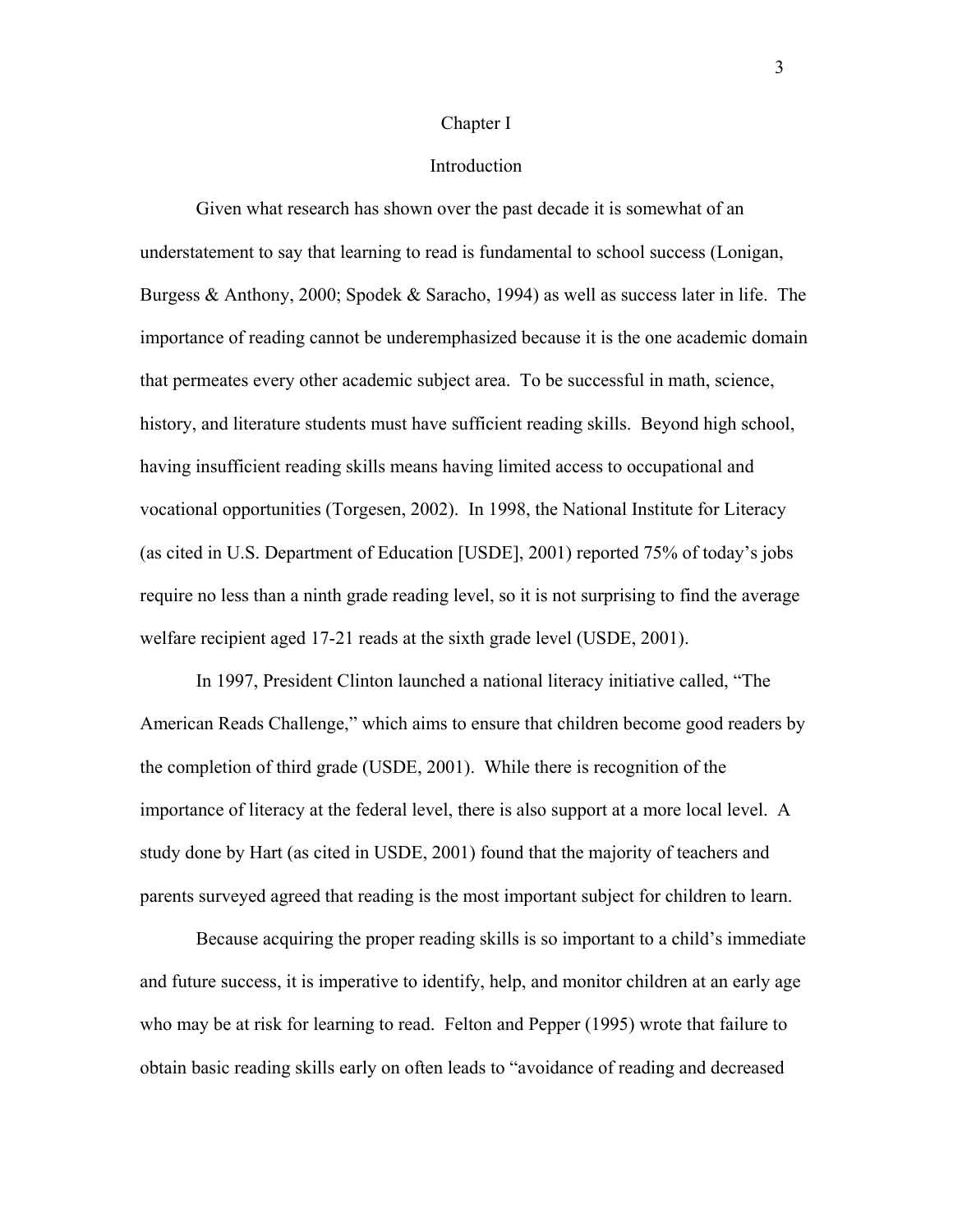exposure to print" (p. 405), which can contribute to difficulties with reading comprehension later on in the child's academic career. Catts (1997) wrote that children who struggle with reading at an early age are less motivated to read, develop lower expectations of their abilities, and have less practice in reading than those children who are not struggling. A study done by Juel (1988) found that 88% of students who had difficulty learning to read at the completion of first grade continued to have difficulty at the end of fourth grade. Another study conducted by researchers at Yale University (as cited in USDE, 2001) found the problem continued on through high school.

 One way in which professionals can help identify children with possible reading problems at an early age is through early screening programs such as kindergarten screening instruments. Today many schools require the use of kindergarten screening tools, which help professionals obtain a picture of the child's readiness skills or developmental level. The increased use of kindergarten screening is due in part to the Education for All Handicapped Children Act of 1975 (PL 94-142) that required states to locate, identify, and provide services to all children with disabilities, not just school age children with disabilities. Southworth, Burr, and Cox (as cited in Costenbader, Rohrer,  $\&$ Difonzo, 2000) stated that in response to the law, by 1980 there were over 1,000 screening tools published in the United States. The second wave in the increased number of screening tools came about from the National Educational Goals 2000, which states in part that all children will start school ready to learn (Costenbader et al., 2000).

 There has been a considerable amount of research done on the predictive value of kindergarten screening tools in predicting retention (Wenner, 1995), at-risk students (Roth, McCaul & Barnes, 1993), academic achievement (Schmidt & Perino, 1985), and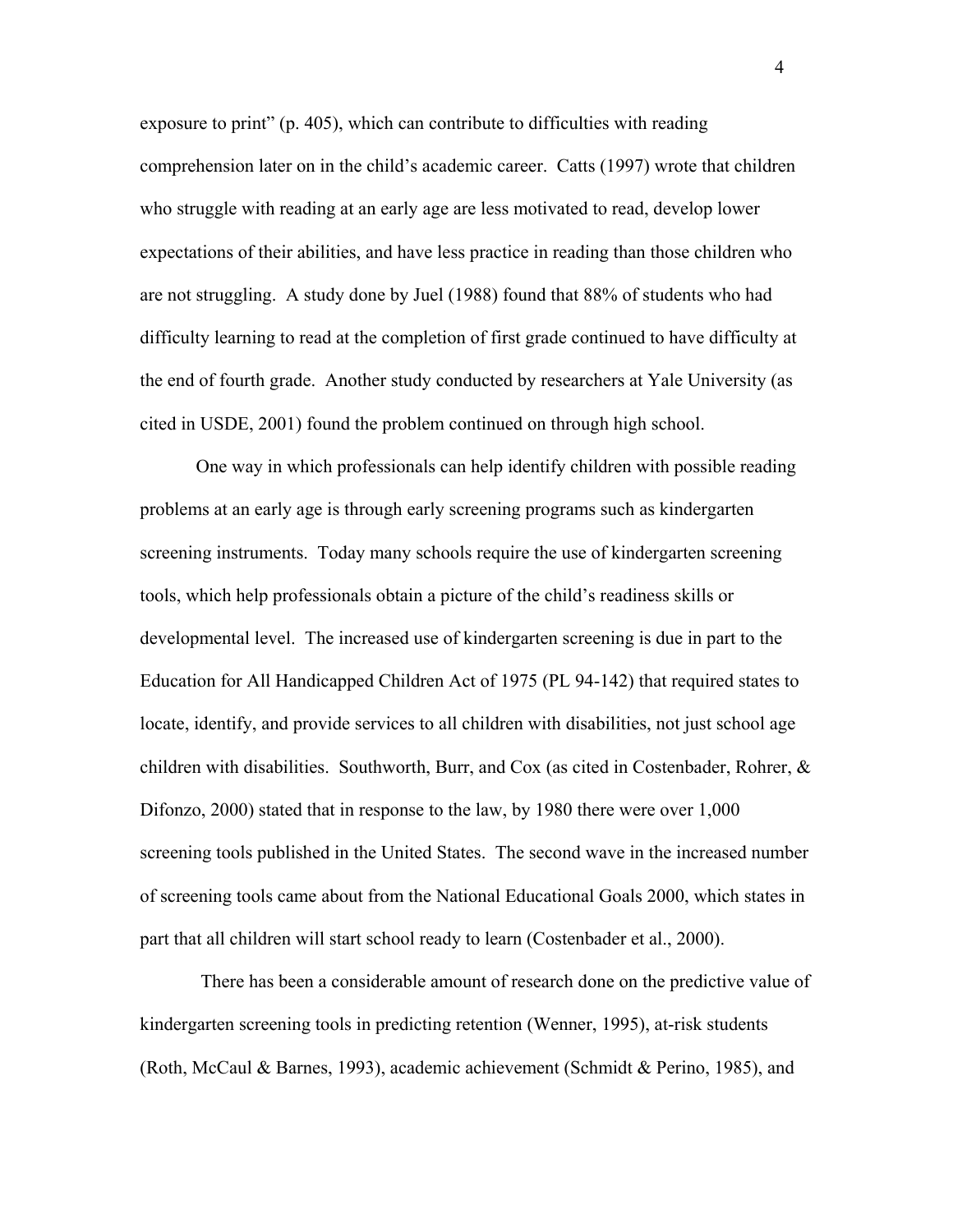bright students at-risk for learning difficulties (Kelly & Peverly, 1992). However, there has not been a notable amount in regard to predicting reading difficulty. A review of the literature has yielded a small number of research studies (Flynn & Rahbar, 1998; Fraas & Crail, 1992) done in the past ten years using kindergarten screening tools to predict problems with learning to read.

 While there has been research done on the predictive validity of kindergarten screening instruments, the instruments themselves are not without criticism. A major criticism of kindergarten screening tools is the lack of theoretical backing (Wenner, 1995). The present study intends to apply a current theory of cognitive abilities to kindergarten screening instruments in hopes that portions of many current screening instruments will be found to assess possible indicators of reading problems. For the above mentioned reason, and because there is little research on predictive validity of kindergarten screening tools for the early identification of reading problems, this is an area of research that is in need of further investigation.

 For the majority of children, learning to read will not be a source of extreme difficulty and frustration; however, for other children it will be. The research repeatedly tells us about the importance of developing good reading skills and because of this it is imperative not to let children who struggle with basic reading skills miss out on intervention opportunities. Intervening early in a child's academic career could alleviate the frustration some children have learning to read. Thus the importance of finding the best early indictors of reading difficulties is vital to early intervention.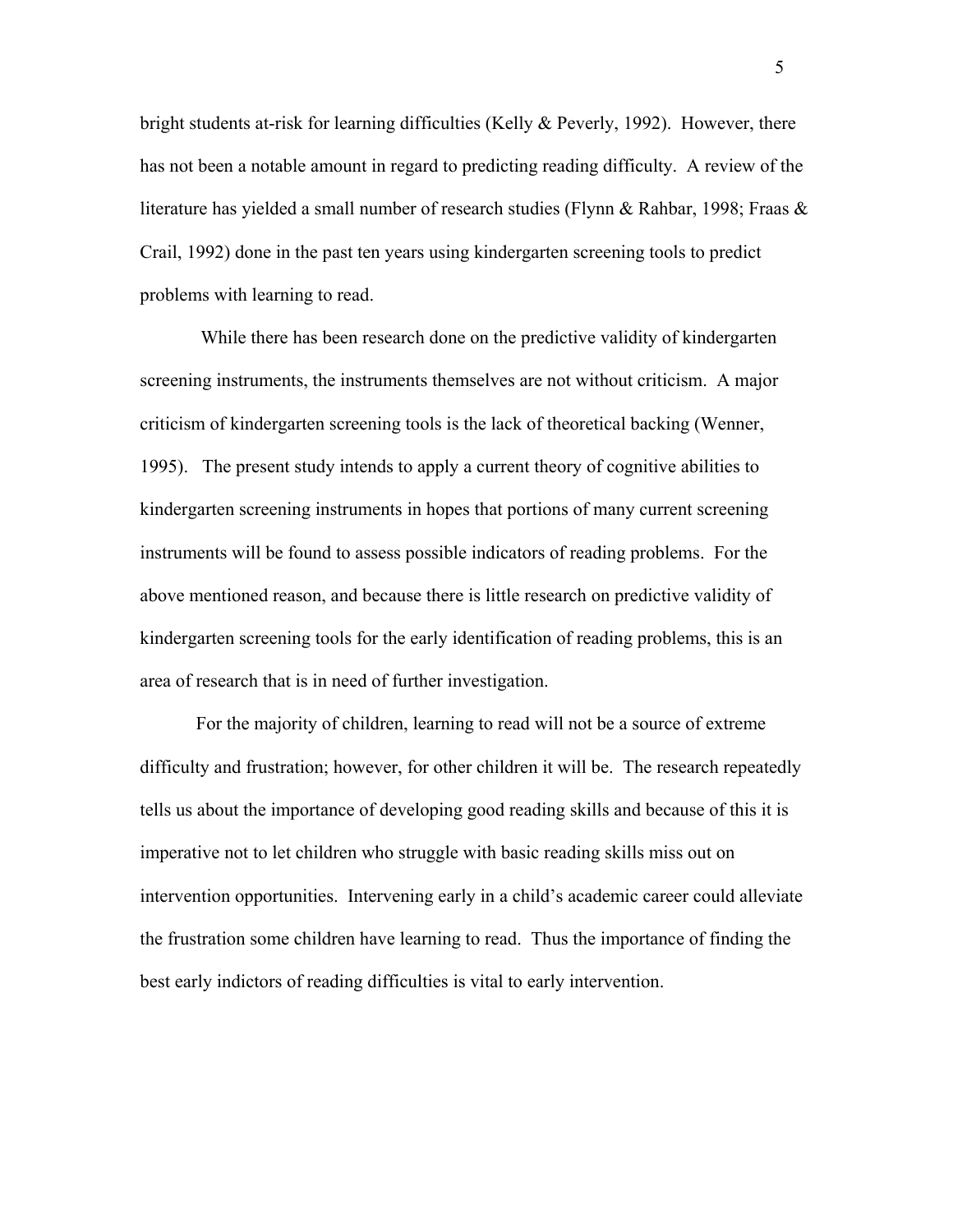The latest theory of cognitive abilities to receive attention in the assessment world is the Cattell Horn Carroll (CHC) theory of intellectual functioning. The theory is based on the work of John Carroll, John Horn, and Raymond Cattell, and is founded in Carroll's factor analytic study of over 460 data sets from which he proposed a three-stratum theory of cognitive abilities (Carroll, 1997). The theory also encompasses work done by Horn and Cattell; their body of work is referred to as Gf-Gc theory (Horn & Noll, 1997).

 Briefly, CHC theory states intelligence is multifaceted with 9 to 10 broad abilities and approximately 69 narrow abilities. Because there is a slight discrepancy between the Carroll and Cattell-Horn models in regard to the number of broad abilities each proposes, McGrew (1997) has recommended the following ten broad factor categories:

- 1. Comprehension-Knowledge (Gc)
- 2. Long-Term Retrieval (Glr)
- 3. Visual Processing (Gv)
- 4. Auditory Processing (Ga)
- 5. Fluid Reasoning (Gf)
- 6. Processing Speed (Gs)
- 7. Short-Term Memory (Gsm)
- 8. Quantitative Knowledge (Gq)
- 9. Reading and Writing (Grw)
- 10. Decision/ Reaction time (Gt)

 In regard to reading, research has implicated several broad factors in reading ability (Evans, Floyd, McGrew, & Leforgee, 2001; McGrew, Flanagan, Keith, & Vanderwood, 1997). Research conducted by Evans et al. (2001) found measures of Gc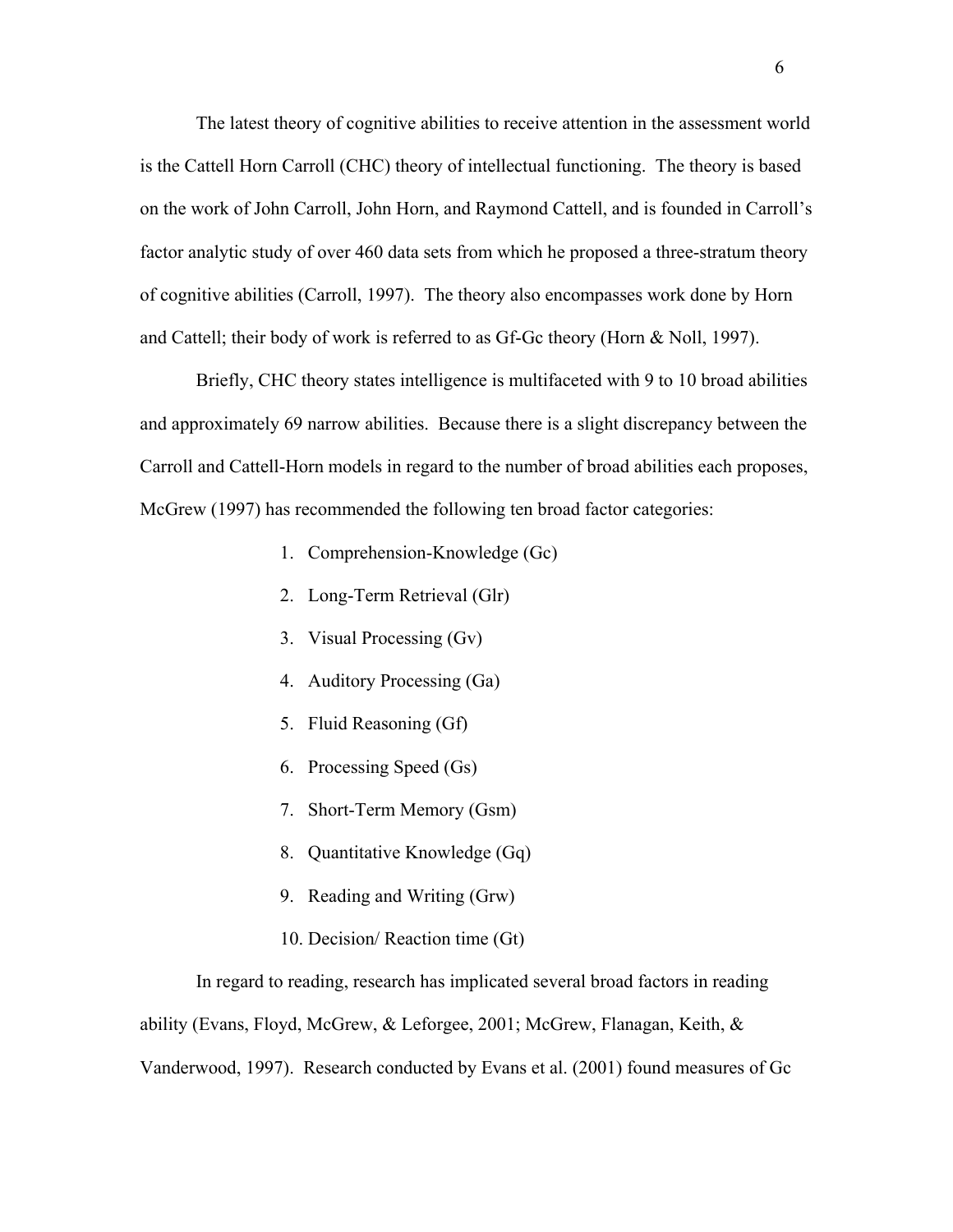(general language abilities) had strong correlations with reading, while measures of Gsm, Ga, Gs, and Glr produced moderate correlations with reading. McGrew et al. (1997) found Ga and Gc to be factors in reading ability.

### *Statement of the Problem*

 The purpose of this study is to determine if kindergarten screening tools have any predictive utility in regard to identifying future reading problems. Data will be collected by completing a review of the kindergarten screening measures given to a sample of first through third grade children during the spring of 2003. The same children will also be administered select subtests of the Woodcock-Johnson III Tests of Cognitive Abilities (WJ-IIICOG; Woodcock, McGrew, & Mather, 2001) and Woodcock-Johnson Tests of Achievement (WJ-IIIACH; Woodcock, McGrew, & Mather, 2001) during the spring of 2003. The children will be recruited from a western Wisconsin school district.

## *Research Questions*

The following research questions will be addressed upon completion of the study:

1. Are kindergarten screening instruments useful in identifying children at risk for reading difficulties?

*2.* What components of kindergarten screening instruments are most useful for identifying reading problems?

#### *Definition of terms*

 The following terms need to be operationally defined for clarification in this study:

Automaticity- the process by which reading becomes fast, automatic, and requires only limited use of cognitive resources.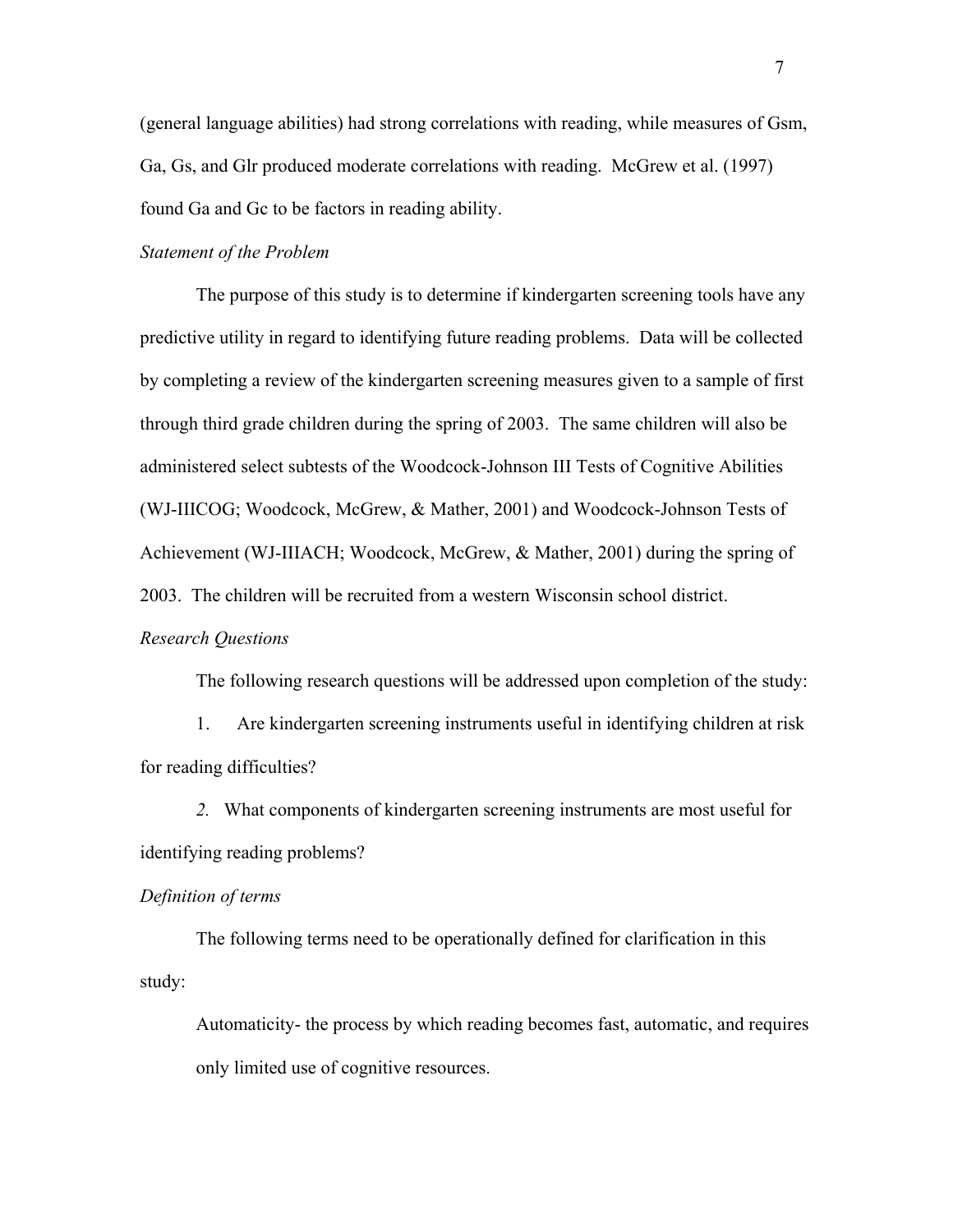Gf-Gc theory- the original theory developed by Cattell viewed the theory as involving two intelligences: fluid (Gf) and crystallized (Gc). The theory latter evolved to become a theory of several intelligences or cognitive abilities. The theory is a descriptive account of abilities that characterize our capacities as humans to create and deal with complexities (Horn & Noll, 1997). Reading Fluency- the speed at which an individual can accurately read words. Phonemic Awareness- the understanding that speech can be segmented or broken down into small sounds or phonemes. In the English language there are 44 phonemes.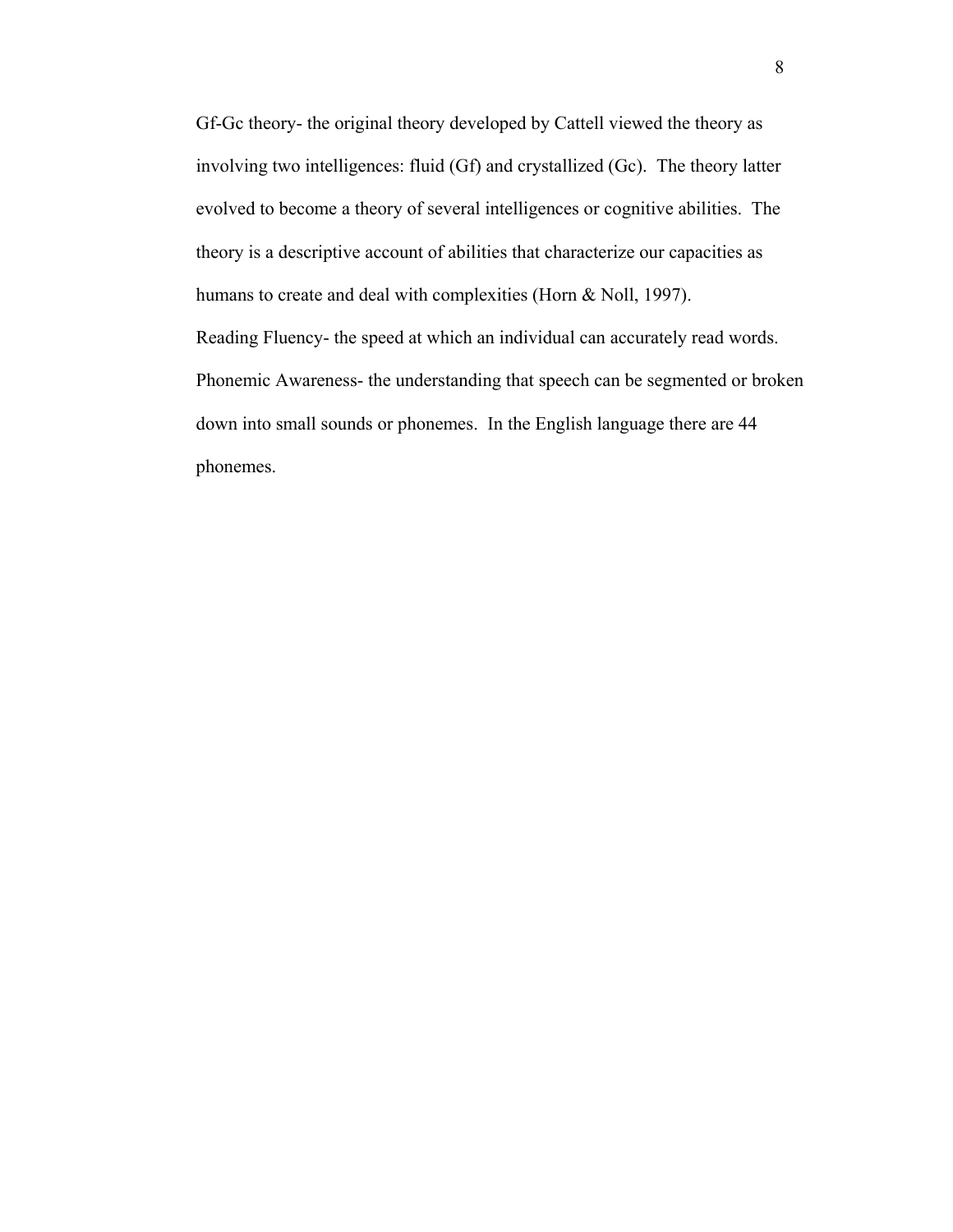### Chapter II

### Review of Literature

 The purpose of this chapter is to review relevant literature regarding early screening instruments, specifically kindergarten screening instruments, and their use in identifying children at risk for reading difficulty. The chapter will discuss the importance of reading as it relates to a child's current and future functioning. The chapter will also include a critical look at early reading skills, early identification and intervention as well as a current theory of intellectual functioning as it relates to reading acquisition.

## *The Importance of Reading*

 "Reading is the key that unlocks virtually all other learning" (USDE, 2001, p. 3). All other learning refers to learning in school and beyond. Children who succeed in reading are more likely to succeed in school and become productive members of society (Casey & Howe, 2002). In school, the large majority of information is taught through the written word. Being able to decode print and take meaning from it is essential to learning. To be successful in math, science, history, and literature for example, children must be able to read at a proficient level. Reading skills have been found to affect a child's general knowledge, spelling skills, writing skills, and vocabulary development (Lyon, 1997).

 From a motivational standpoint, children who have difficulty learning to read have fewer positive experiences with learning and are not as excited about learning as children who do not experience difficulty learning to read, thus their motivation to succeed is not as great as it could be (Catts, 1997; Lyon, 1997). In his work for the National Institute of Child Health and Human Development, Lyon (1997) found by the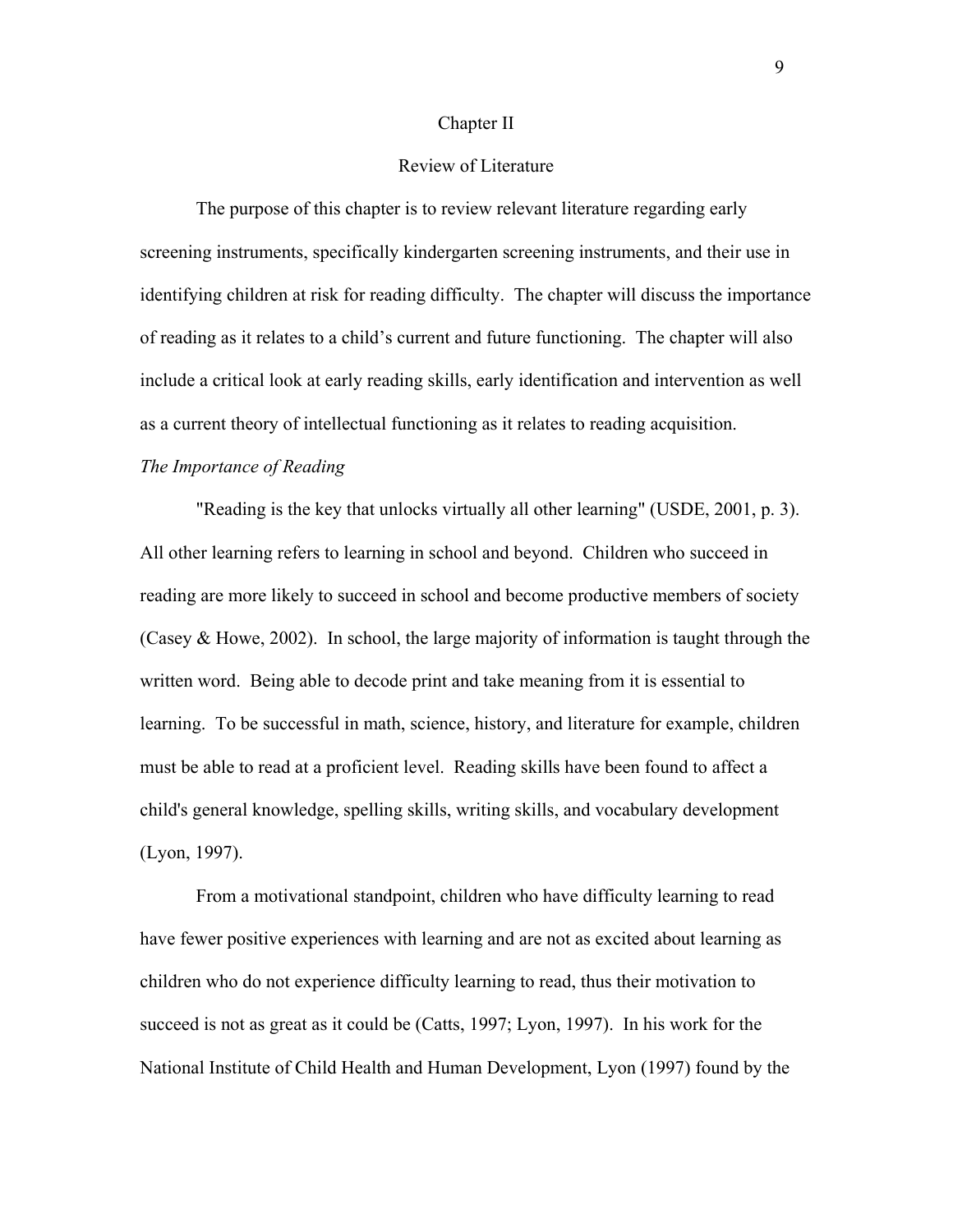end of first grade children's self-esteem, self-concept and motivation all suffer if they are not able to master reading skills. Additional research supports these findings and other behavioral issues, which include aggravation or development of emotional/behavioral problems and school dropout (Good, Simmons, & Smith, 1998).

 Children who struggle with reading may also avoid reading aloud and seek fewer opportunities to read at home and school, which leads to fewer opportunities to practice and develop strategies for reading comprehension (Lonigan et al., 2000). Conversely, children who do not experience difficulty learning to read will seek out and have more exposure to the written word, which increases their exposure to knowledge (Lonigan et al., 2000). These children will gain more experience with books and may have an edge in reading comprehension when the switch from learning to read to reading to learn occurs later in school (Felton & Pepper, 1995). Since the average child needs between 4-14 exposures of a word before it becomes automatically recognized, the decreased exposure to words that poor readers receive is alarming (Lyon, 1997).

 What is equally alarming is that the majority of children referred for special education are children who are having trouble learning to read (Felton, 1992). Within special education, children with a reading disability make up the largest portion of children with a learning disability (Felton, 1992). Whether children are served through special education or regular education, it is important to address the needs of children who have difficulty reading to prevent the negative effects from following them into adulthood.

 Unfortunately, children who experience difficulty learning to read often experience reading problems in adulthood (Bruck, 1998). In adulthood, reading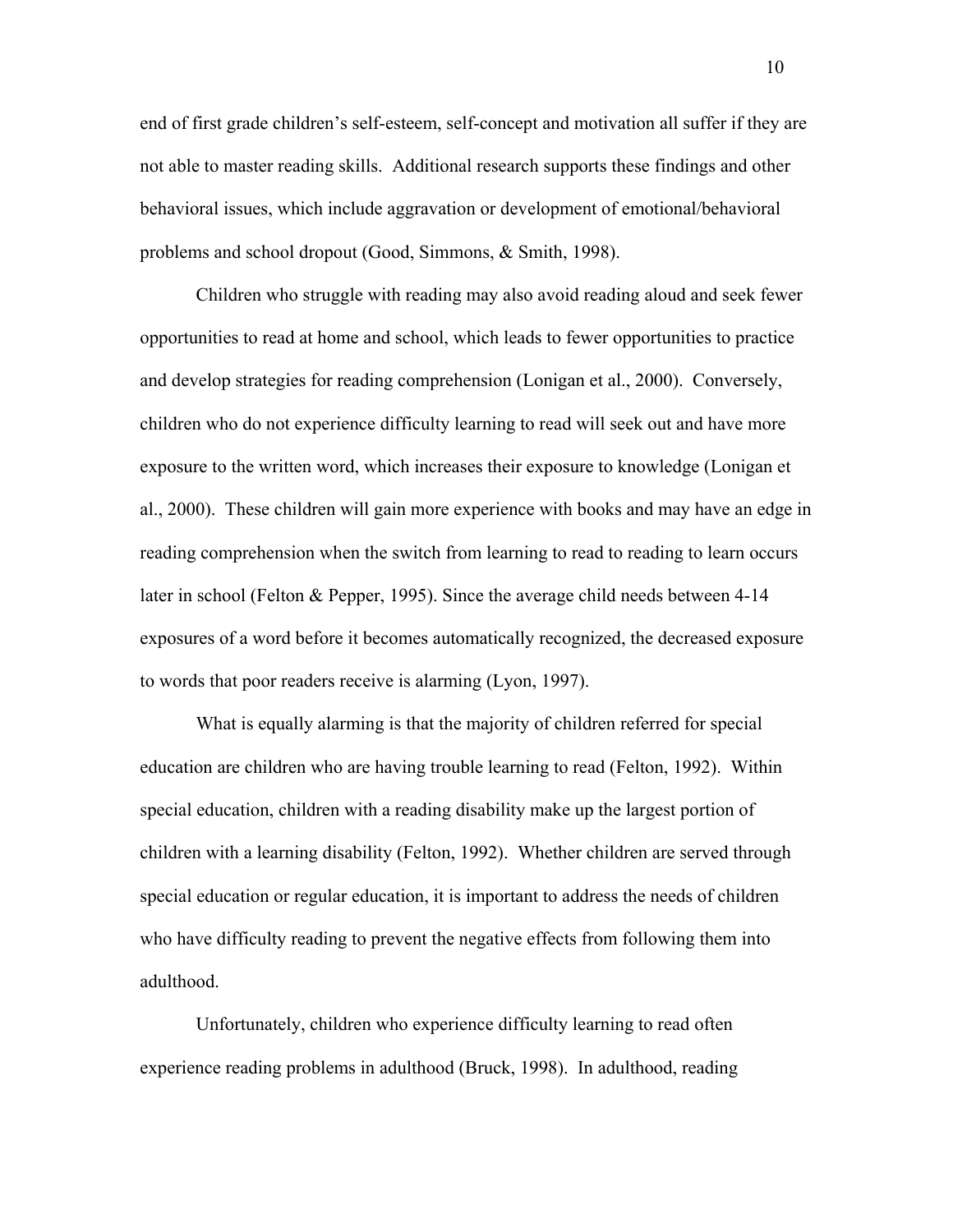continues to remain important to obtaining knowledge about the world as well as functioning within the job market. Our job market currently places more emphasis on literacy than ever before. As was mentioned previously, 75 % of today's jobs require, at a minimum, a ninth-grade reading level (USDE, 2001). Eight out of the ten fastest growing jobs require a college education or moderate to long-term post secondary training. Adults who do have a college education earn, on average, 76% more than adults who have a high school diploma (USDE, 2001). It is not surprising then, to find that low literacy is strongly related to poverty. Forty three percent of individuals who live in poverty have the lowest reading skills (USDE, 2001).

### *Early Identification of Reading Difficulty*

 About half of all children will learn to read regardless of how they are taught (Lyon, 1997). An estimated 20 to 30% of children, however, will demonstrate a significant difficulty learning to read and will require intensive instruction (Lyon). Waiting too long to meet the needs of these children will result in their continued struggle with reading. As was mentioned earlier, Juel (1988) found that 88% of students who had difficulty learning to read at the completion of first grade continued to have difficulty at the end of fourth grade. Another study in 1997 by researchers at Yale University (as cited in USDE, 2001) found three-quarters of children who were poor readers in third grade remained poor readers in high school.

 Intervening early is important for all the reasons discussed previously in this chapter as well as from a cognitive energy perspective (Casey & Howe, 2002; Lyon, 1997). Children with reading difficulties use more cognitive energy decoding words than children without reading difficulties. Children who take longer to sound a word out,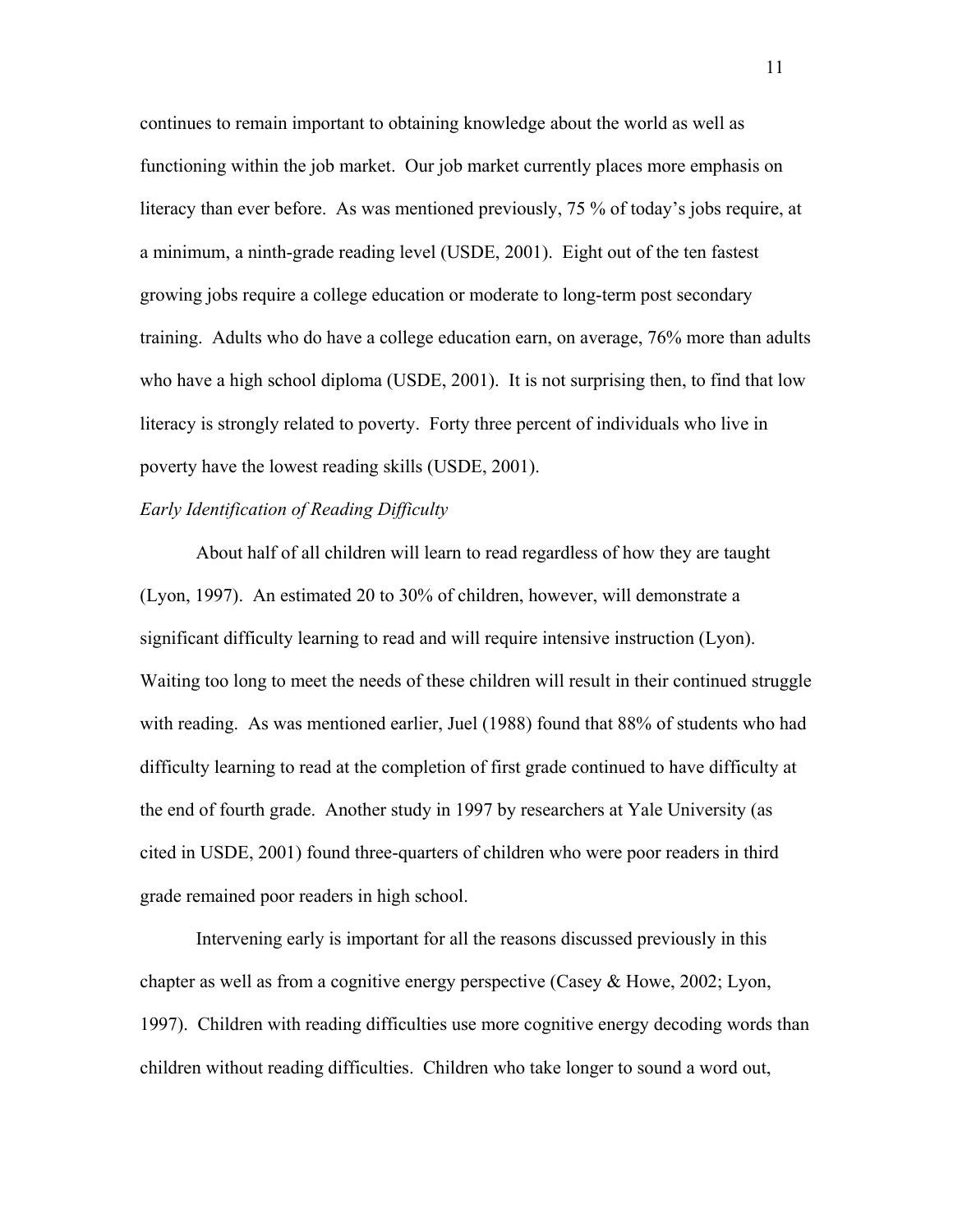blend the phonemes of that word together and pronounce the word correctly use much more of their cognitive resources than children who are able to read words more fluently and automatically. Fluent readers use their resources to integrate and comprehend what they have read. Whereas non-fluent readers use their resources to decode the words they are reading and thus have less cognitive energy left over to comprehend and take meaning from the words (Bruning, Schraw, & Ronning, 1999; Casey & Howe, 2002).

 A current practice in the schools that is in conflict with early identification of children with reading difficulties is the IQ-achievement discrepancy model. This model requires a discrepancy between a child's intelligence and reading achievement before that child can receive special education services. Several studies have been conducted that challenge the discrepancy model (Fletcher et al., 1994; Hurford, Schauf, Bunce, Blaich, & Moore, 1994; Stanovich & Siegel, 1994). These studies found children with phonological processing deficits, which are considered core deficits in reading, have these deficits regardless of their overall intellectual abilities. The Hurford et al. study (1994) found no difference between poor readers and readers who qualified for a reading disability; both groups had deficits in phonological processing. All children who struggle with reading should be able to obtain access to special interventions regardless of an IQachievement discrepancy.

# *Early Reading Skills*

 There is a wealth of research that has been conducted on pre-reading skills (Felton & Pepper, 1995; Good et al., 1998; Lonigan et al., 2000; Whitehurst & Lonigan, 1998) and basic reading skills. Recently (2001) the National Reading Panel screened over 30 years of reading research. The report, titled "Teaching Children to Read," discusses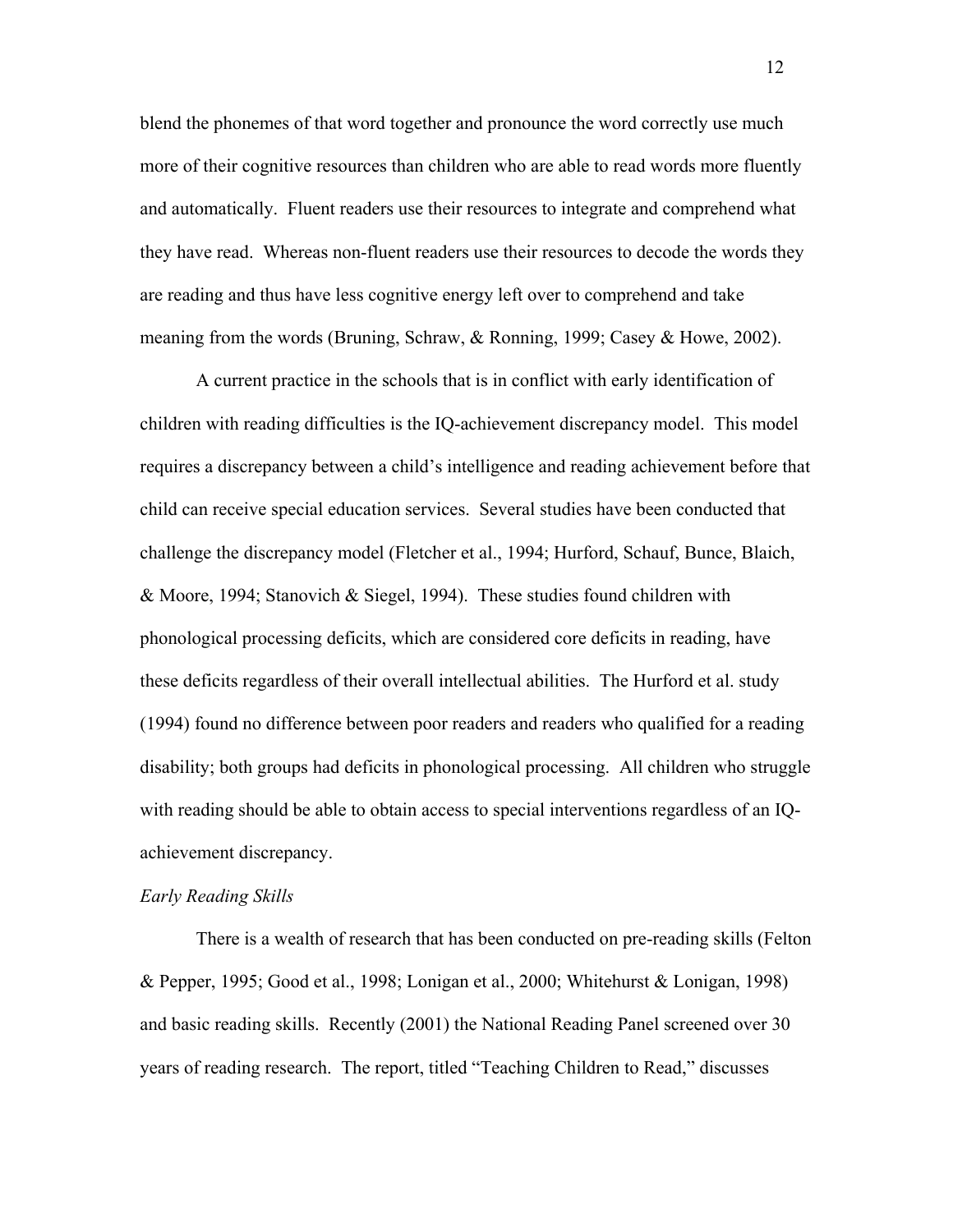phonemic awareness, phonics instruction, fluency, comprehension, teacher education, and reading instruction in relation to pre-reading and basic reading skills (National Institute of Child Health and Human Development, 2001).

 In their 1995 book, Hart and Risley (as cited in Casey & Howe, 2002) conducted research on parent-child interactions and found by the time children enter kindergarten at the age of five they have obtained the majority of their pre-reading skills through parentchild interactions. Children can develop their vocabularies, understand the concepts of print, develop phonemic awareness, and gain an overall positive attitude toward reading through countless hours of storybook reading. Likewise, Snow, Burns and Griffin (as cited in Casey & Howe, 2002) discuss four early reading skills that should be in place before learning to read can occur. The skills are, being familiar with the concepts of print, learning to recognize letters by name, associating sounds with letters or letter combinations and understanding the meanings of a multitude of spoken words and phrases (i.e., vocabulary development). Being familiar with the concepts of print refers to the understanding that print is read from left to right, top to bottom, and front to back. Associating sounds with letters or letter combinations refers to the alphabetic principle and phonemic awareness.

 In the above-mentioned pre-reading skills, a subskill of phonemic processing, phonemic awareness is mentioned. Phonemic processing skills have been heavily researched (Hurford, Johnston et al., 1994; Hurford, Schuaf et al., 1994; Felton, 1992; Mann & Liberman, 1984), and from this research much is known about the skills as they relate to basic reading. Felton (1992) sampled 221 Kindergarten children who were rated by their teachers in regard to predicted ability to acquire basic reading skills. These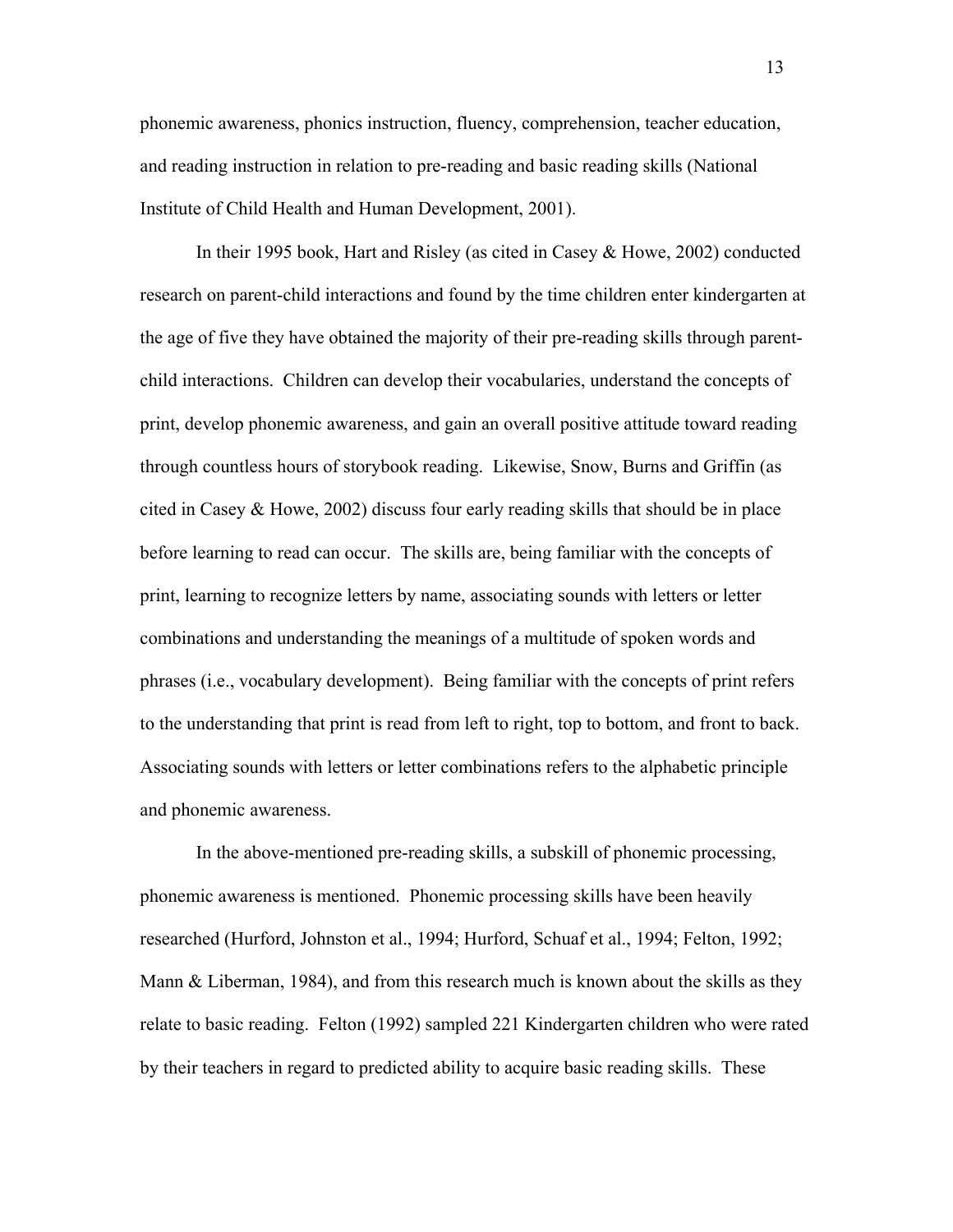children were given 19 separate measures of phonological awareness, phonological coding in working memory and lexical access. Felton found three measures, which included general ability, rapid naming of letters, and beginning sound discrimination, accounted for 41% of the variance in third grade reading skills. When general ability was removed from the picture, rapid letter naming, beginning sound discrimination and auditory discrimination measures predicted reading outcome in third grade (Felton, 1992).

 A recent study conducted by Lonigan et al. (2000) found phonological sensitivity (i.e., sensitivity to words, onset-rime, phonemes, and syllables) and letter knowledge (knowledge of the letters of the alphabet and their corresponding sound) accounted for 54% of the variance in kindergarten and first grade students decoding abilities.

 From these studies and others we can see the emergence of three core-reading skills necessary to developing good readers. These three skills are phonological awareness, alphabetic understanding, and automaticity (Casey & Howe, 2002). Given the importance of reading and what we know about core skills, it is expedient instruments we use to assess young children adequately sample these components.

### *Kindergarten Screening*

 Currently there are two types of early screening instruments in use today. Preschool screening instruments look at skills and experiences that a child has prior to starting preschool or approximately the age of three.While Kindergarten screening instruments seek to discover the types of skills a child has prior to starting Kindergarten. Today due to increased demands for educational accountability and demands for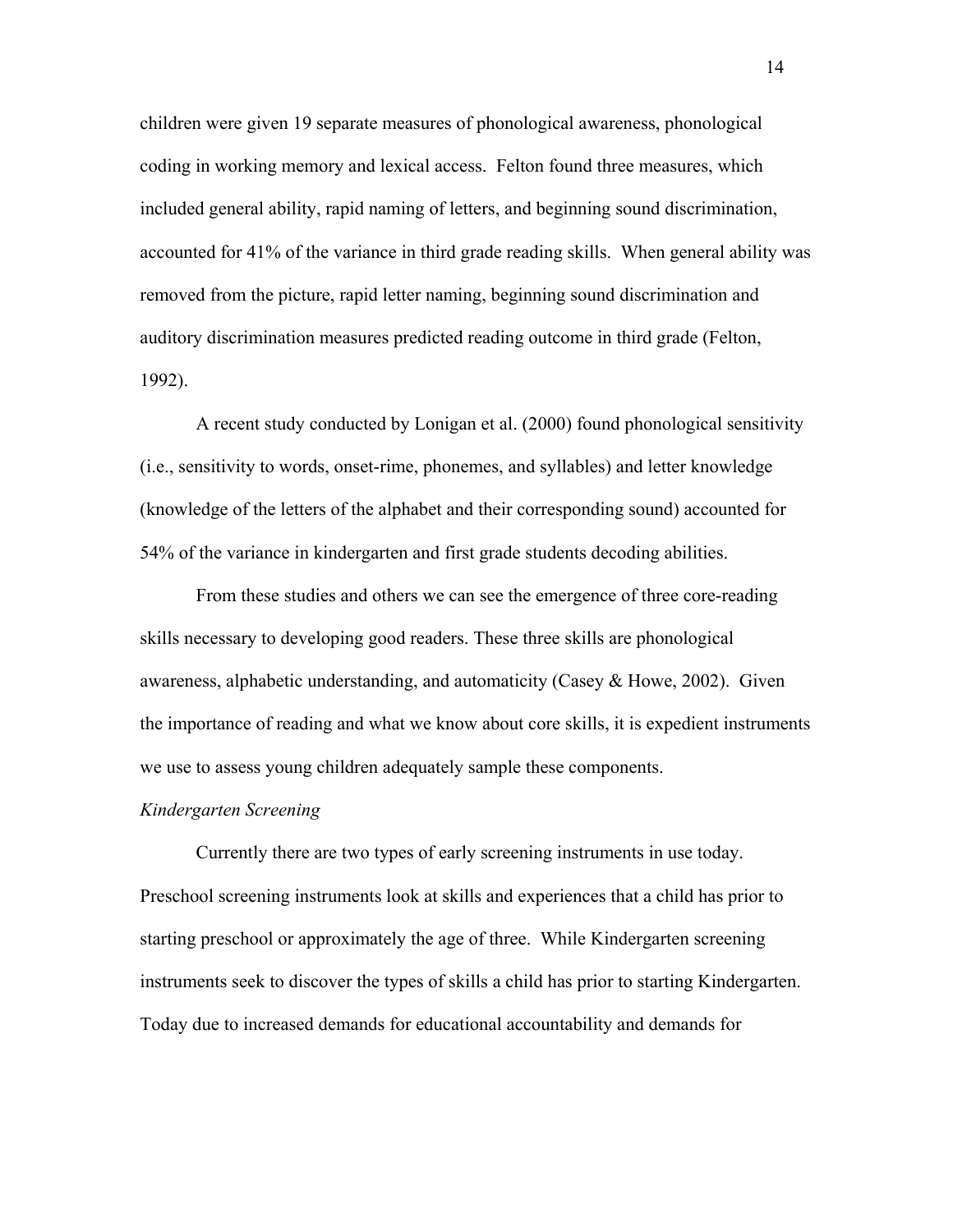academic performance in kindergarten the number of kindergarten screening instruments have increased substanially (Costenbader et al., 2000).

There has been a considerable amount of research done on the predictive value of kindergarten screening tools in predicting remediation or retention (Wenner, 1995), atrisk students (Roth et al., 1993), academic achievement (Schmidt & Perino, 1985), and bright students at-risk for learning difficulties (Kelly & Peverly, 1992). Wenner studied 95 white middle-class children in suburban Buffalo, New York. The children, 47 boys and 48 girls, were given three screening measures to predict teacher recommended retention or remediation at the end of Kindergarten. The first screening measure was a Piagetian task instrument designed specifically for the study. The remaining two screeners were the Brigance K-1 Screen (Brigance, 1987) and the Merrill Language Screening Test (Mumm, Secord & Dykstra, 1980). Wenner (1995) found the Piagetian task instrument to be a poor predictor of teacher recommended retention or remediation, while the published screeners were predictive of the teacher's recommendations.

 In an earlier study, Schmidt and Perino (1985) looked at several published screeners and their predictive utility in regard to academic achievement; children at risk for school failure and children with high achievement potential. The participants were 378 students, 201 boys and 177 girls, in a school district in a suburb of New York City. In 1978 while the students were in Kindergarten they were given a battery of kindergarten screening instruments. At the completion of second grade the children were given an achievement and ability test to determine the predictive value of the kindergarten screening instruments. The results indicate that the screening instruments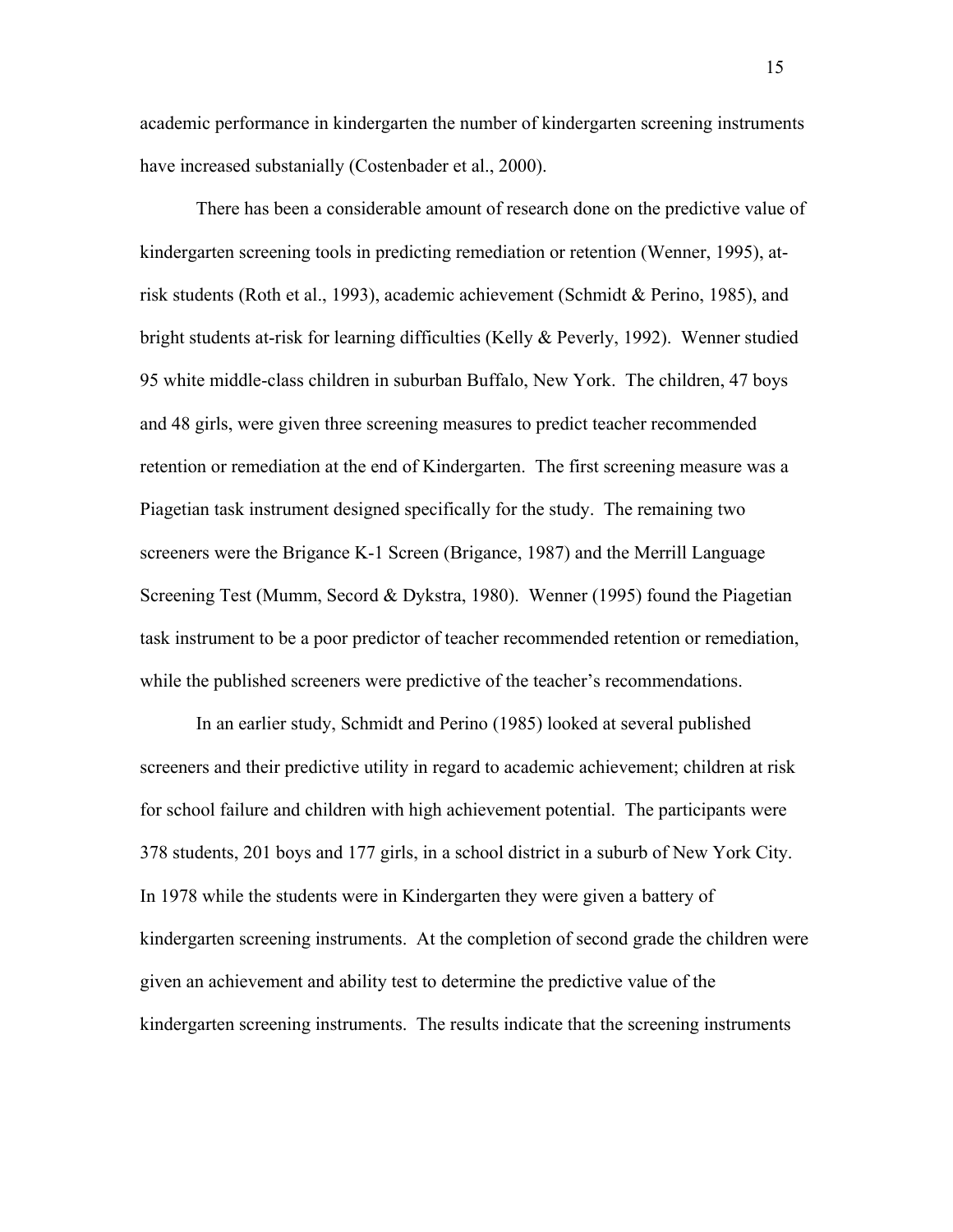administered were good predictors of children classified as those in need of special education services as well as those students who were high achievers.

 Lastly, research conducted by Kelly and Peverly (1992) looked at kindergarten screening instruments and their predictive utility in regard to identifying bright kindergarteners at risk for learning difficulties. Prior to kindergarten entry, the children were given the Kindergarten Screening Battery. Thus, the participants in the study were 111 boys and 104 girls for whom results of the KSB were available. The results of the study indicate that the KSB is a good predictor of first and second grade reading achievement.

 While there is a multitude of research on predictive validity of early screening instruments there has not been a notable amount of research in regard to predicting reading difficulty. A review of the literature has yielded a small number of research studies (Flynn & Rahbar, 1998; Fraas & Crail, 1992) done in the past ten years using kindergarten screening tools to predict problems learning to read.

 Flynn and Rahbar (1998) found a kindergarten screening instrument was able to predict 80% of poor readers in their sample. The researchers sampled 1,972 children from school districts in Minnesota and Wisconsin. The theory-based kindergarten screening instrument was composed of subtests measuring phonemic awareness, logographic/orthographic processing and semantics.

 The study done by Fraas and Crail (1992) was conducted to determine if kindergarten screening scores could be used to predict which students would qualify for a reading intervention program in the first grade. The participants were 243 students from seven elementary schools in a small city in Ohio. All 113 males and 130 females had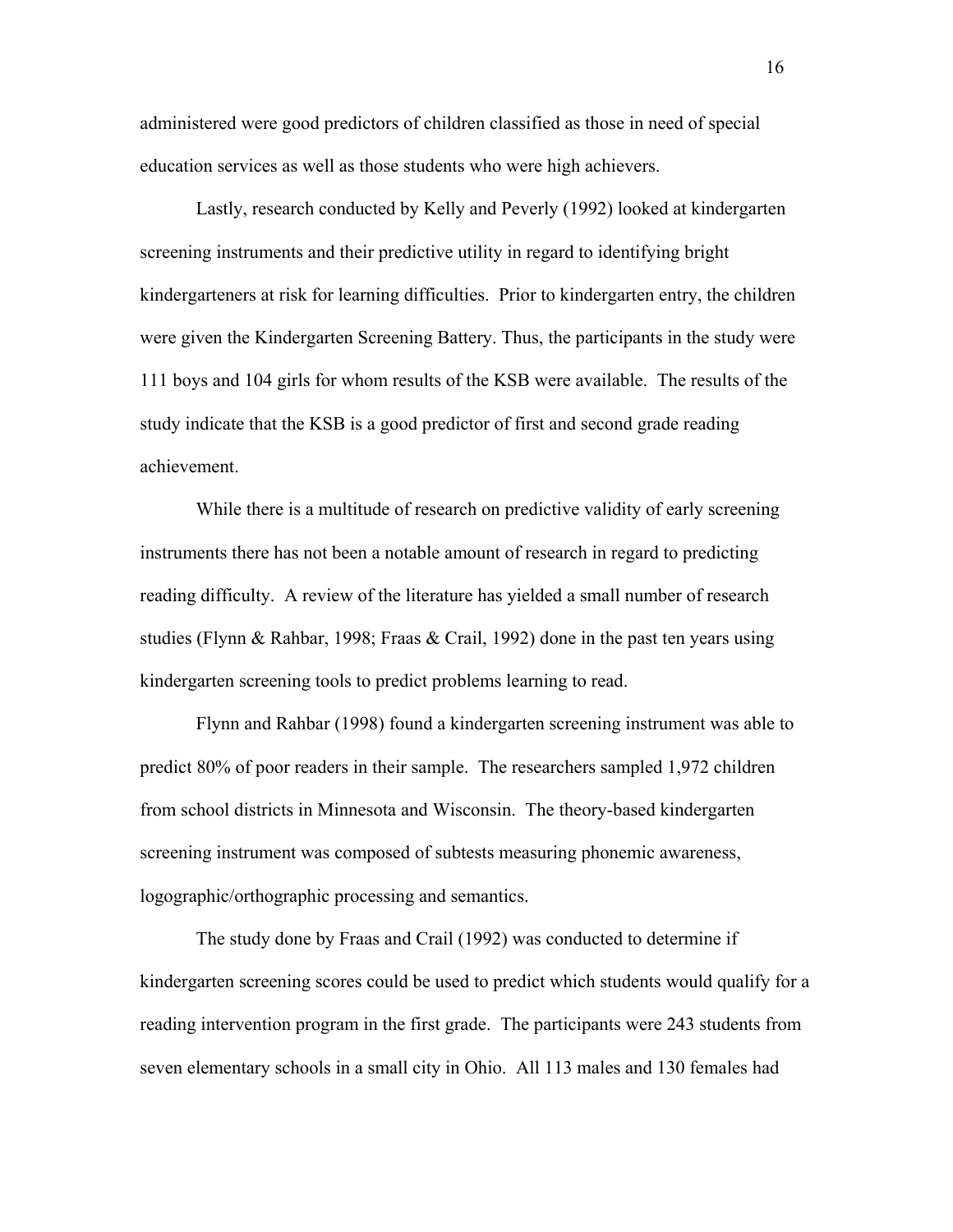completed the school district's kindergarten screening tests which included assessment of gross motor skills, fine motor skills, perceptual skills, and general knowledge. The scores from these measures served as the predictor variables. The criterion variables were performance below the 36<sup>th</sup> percentile on the Iowa Test of Basic Skills (Hieronymus, Hoover & Lindquist, 1986) taken in kindergarten, or performance below the 36<sup>th</sup> percentile on the Gates-MacGinitie Reading Test (MacGinitie & MacGinitie, 1989), and teacher recommendation in first grade. The study found the general knowledge scores from the kindergarten screening instruments played a significant role in the classification of the students. The study also found the model used to identify children as needing inclusion in the school districts reading program produced a "low percentage of false-positive classifications" (Fraas & Crail, 1992, p. 10) and thus was determined to be an acceptable model for use in the district.

 At this point it is important to point out that Kindergarten screening instruments are not without criticism (Costenbader et al., 2000). As mentioned previously, Wenner (1995) pointed out prior critiques of kindergarten screening instruments' lack of theoretical basis. In 2000, the National Association of Early Childhood Specialists (NAESC) released its position statement on current unacceptable trends in kindergarten entry and placement. One of their positions argues kindergarten screeners need to be held to acceptable standards of reliability and validity.In their article on current practice in kindergarten screening, Costenbader, Rohrer, and Difonzo (2000) agree, "kindergarten screening should be based on adequate standardization, reliability, and validity" (p. 323). One way to make screeners more sound is to validate them using current empirically based theories of cognition. One such theory is CHC theory.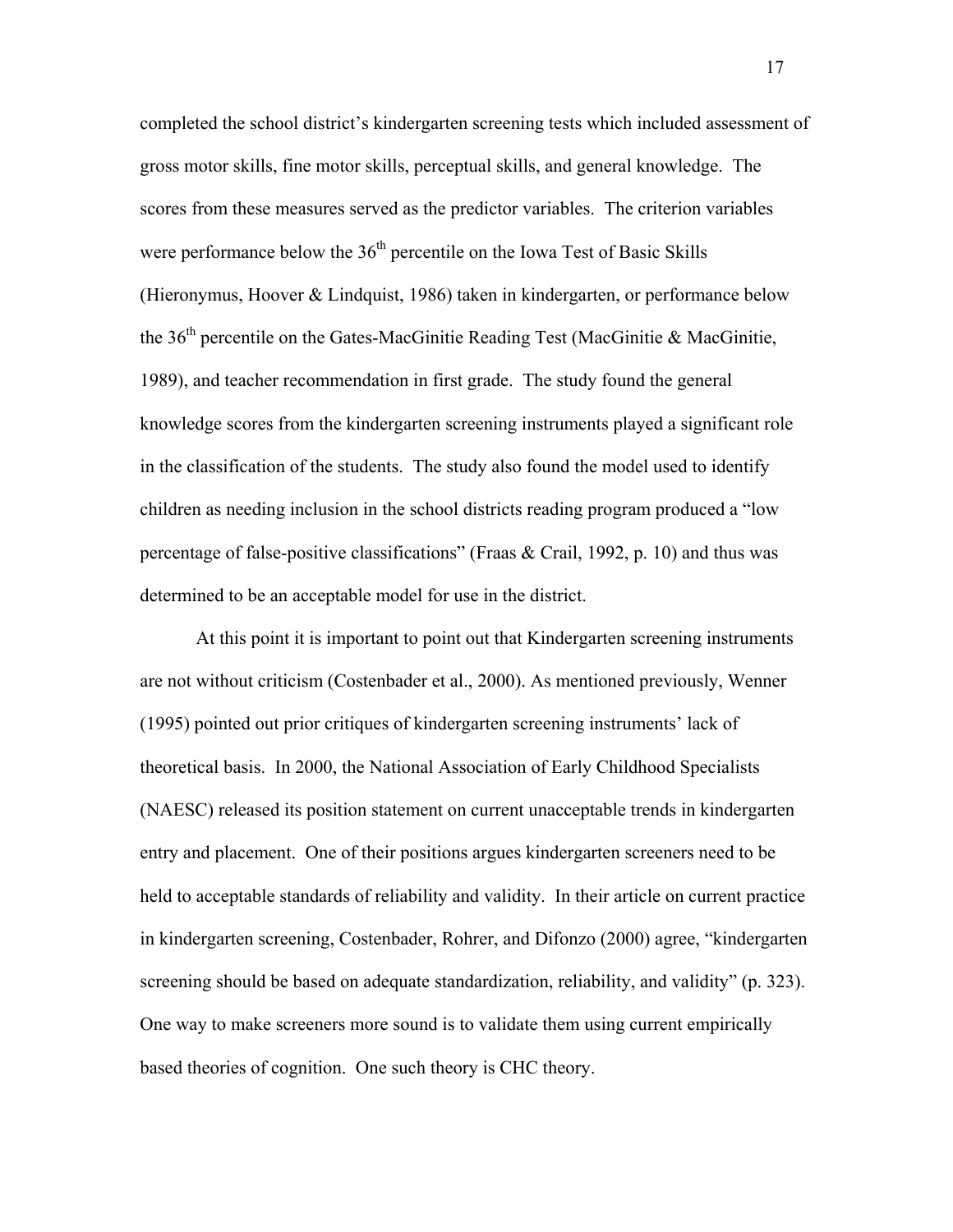Carroll-Horn-Cattell (CHC) theory is comprised of work conducted by John Carroll, John Horn, and Raymond Cattell (McGrew et al., 1997). CHC theory is based on factor analytic studies conducted largely from the psychometric perspective and is considered the most thorough and well researched multiple view of intelligence to date (McGrew et al., 1997; Evans et al., 2001). Briefly CHC theory proposes a hierarchical view of intelligence consisting of three strata: general cognitive ability or *g* at the top, followed by ten broad band abilities, followed by approximately 70 narrow band abilities at the lowest level (Evans et al., 2001). Table 1 provides an overview of the ten broad band abilities.

 The evolution of CHC theory shows it came into being based on work conducted by Raymond Cattell. From Cattell's work, Horn developed a theory of intelligence based on nine broad cognitive abilities: Fluid Intelligence (Gf), Crystallized Intelligence (Gc), Short-Term Acqusition and Retrieval (Gsm), Visual Processing (Gv), Auditory Processing (Ga), Long-Term Storage and Retrieval (Glr), Cognitive Processing Speed (Gs), Correct Decision Speed (CDS), and Quantitative Knowledge (Gq).

 In 1993 Carroll's factor analytic study of over 460 data sets found Cattell-Horn's model of multiple intelligence to be the most well grounded, acceptable theory of intelligence (McGrew et al., 1997). However, Carroll's work suggested slightly different broad band abilities: Fluid Intelligence (Gf), Crystallized Intelligence (Gc), General Memory and Learning (Gy), Broad Visual Perception (Gv), Broad Auditory Perception (Gu), Broad Retrieval Ability (Gr), Broad Cognitive Speediness (Gs), and Processing Speed/Reaction Time Decision Speed (Gt) (McGrew, et al., 1997). To reconcile the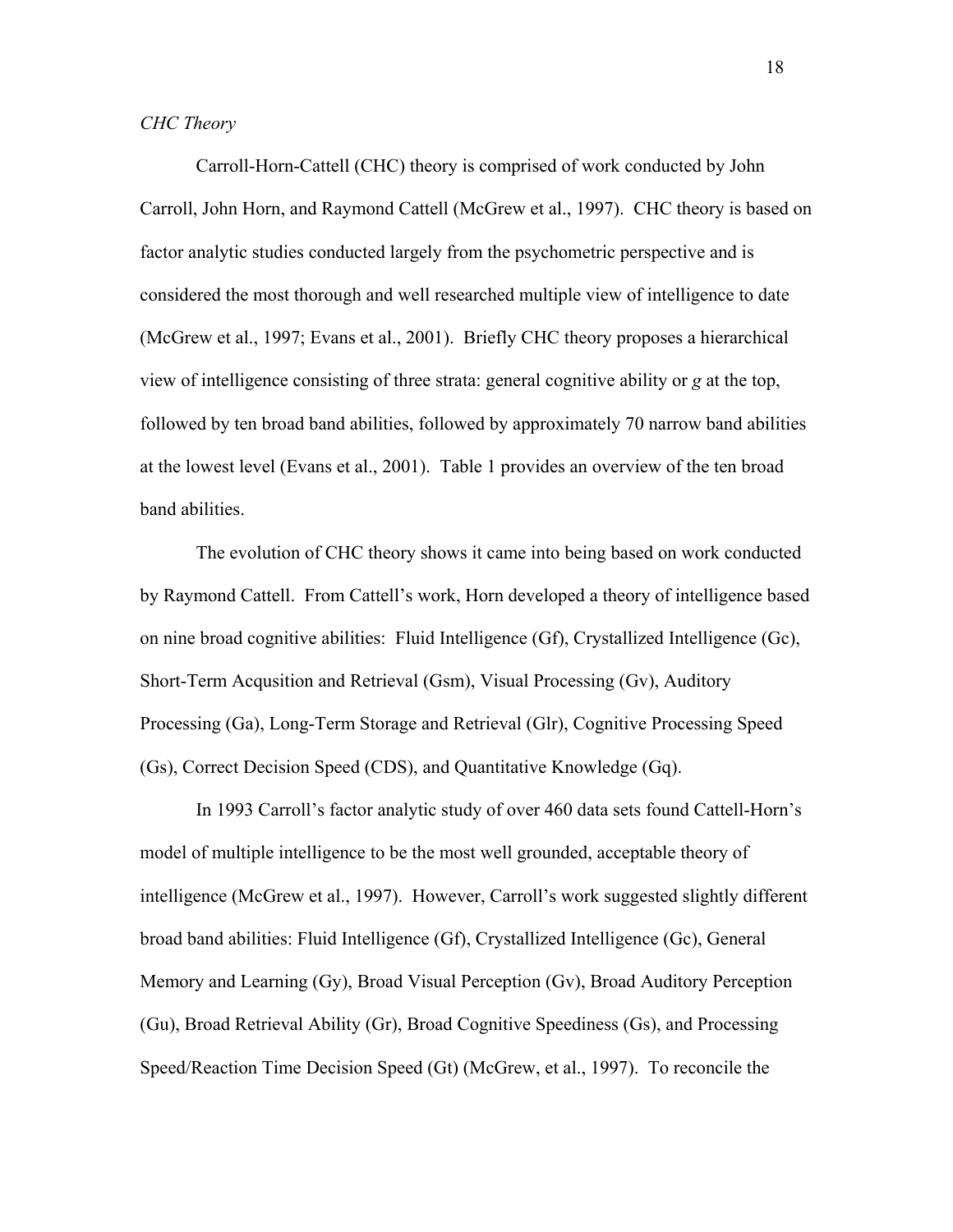differences in Carroll and Cattell-Horn's broad band abilities, McGrew (1997) proposes using the broad band abilities discussed in table 1.

 Research has been done using CHC theory, specifically broad band abilities, to predict achievement in several academic domains such as math and reading (Evans et al., 2001; McGrew et al., 1997). In regard to reading, research has implicated several broad factors in reading ability (Evans, et al., 2001; McGrew, et al., 1997). In 1993 McGrew found using the Woodcock-Johnson Psycho-Educational Battery-Revised (WJ-R; Woodcock & Johnson, 1989) that measures of Comprehension Knowledge (Gc) "demonstrated the strongest relations with reading clusters at almost all age levels" (cited in Evans et al., 2001, p. 248). Additional contributors were Auditory Processing (Ga), Processing Speed (Gs), and Short-Term Memory (Gsm).

 McGrew et al. (1997) also conducted research with the WJ-R to determine the relationship between *g*, seven broad band abilities, and math and reading skills. In regard to reading, the researchers discovered in grades one through two, *g* had the biggest effect on reading. With *g* removed from the equation Auditory Processing (Ga) and Comprehension Knowledge (Gc) had significant effects on reading.

 Lastly, Evans et al. (2001) used the standardization sample from the WJ-IIICOG to investigate the utility of the WJ-IIICOG in predicting basic reading skills and reading comprehension across childhood and adolescence. The researchers found Comprehension Knowledge (Gc) and Short-Term Memory were significantly related to Basic Reading Skills. Additionally, Auditory Processing (Ga), Long-Term Retrevial (Glr), and Processing Speed (Gs) demonstrated significant relationships between Basic Reading Skills during the early years of learning to read.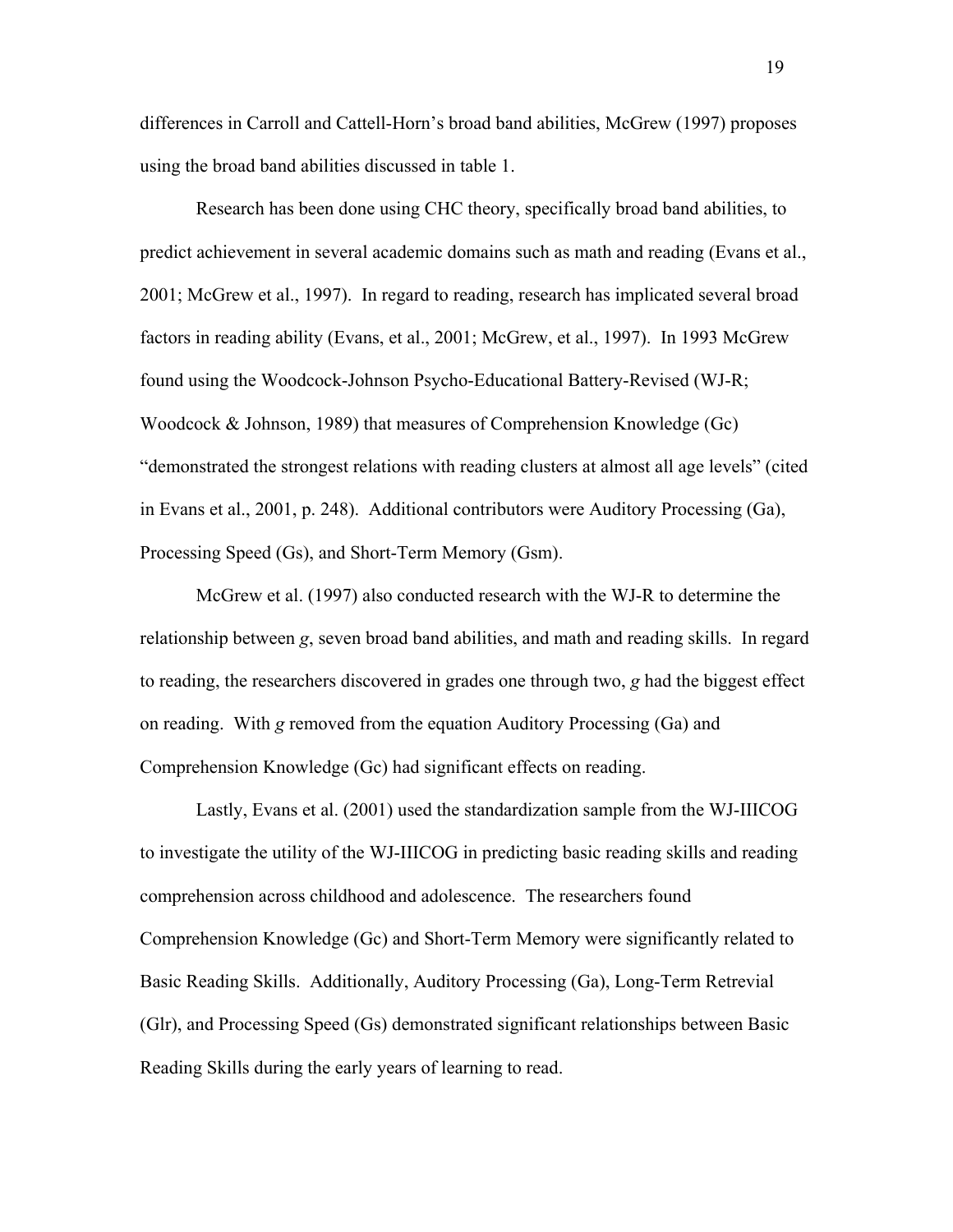# Table 2.1

# *CHC Broad Band Abilities*

| Abilities and Symbol         | Definition                                                                                                                            |
|------------------------------|---------------------------------------------------------------------------------------------------------------------------------------|
| Fluid Reasoning (Gf)         | Ability to use novel<br>information/procedures to reason, form<br>concepts, and problem solve                                         |
| Comprehension-Knowledge (Gc) | General knowledge and knowledge of a<br>culture including verbal communication<br>and reasoning with previously learned<br>procedures |
| Visual Processing (Gv)       | Ability to analyze and synthesize visual<br>information                                                                               |
| Auditory Processing (Ga)     | Ability to analyze and synthesize auditory<br>information                                                                             |
| Processing Speed (Gs)        | Ability to perform automated cognitive<br>tasks quickly                                                                               |
| Short-Term Memory (Gsm)      | Ability to hold information in immediate<br>awareness and use the information with a<br>few seconds                                   |
| Long-Term Retrieval (Glr)    | Ability to store and retrieve information                                                                                             |
| Quantitative Knowledge (Gq)  | Ability to understand quantitative concepts<br>and relationships and manipulate numerical<br>symbols                                  |
| Correct Decision Speed (CDS) | Ability to solve comprehension, reading,<br>and problem solving tasks quickly and<br>accurately                                       |
| Reading and Writing (Grw)    | Ability to read and write and English<br>language ability                                                                             |

*Note.* Adapted from "Beyond g: The impact of Gf-Gc specific cognitive abilities research on the future use and interpretation of intelligence tests in the schools," by K.S. McGrew, D.P. Flanagan, T.Z. Keith, and M.L. Vanderwood, 1997, *School Psychology Review, 26,* p.193. Copyright 1997 by NASP. Adapted with permission.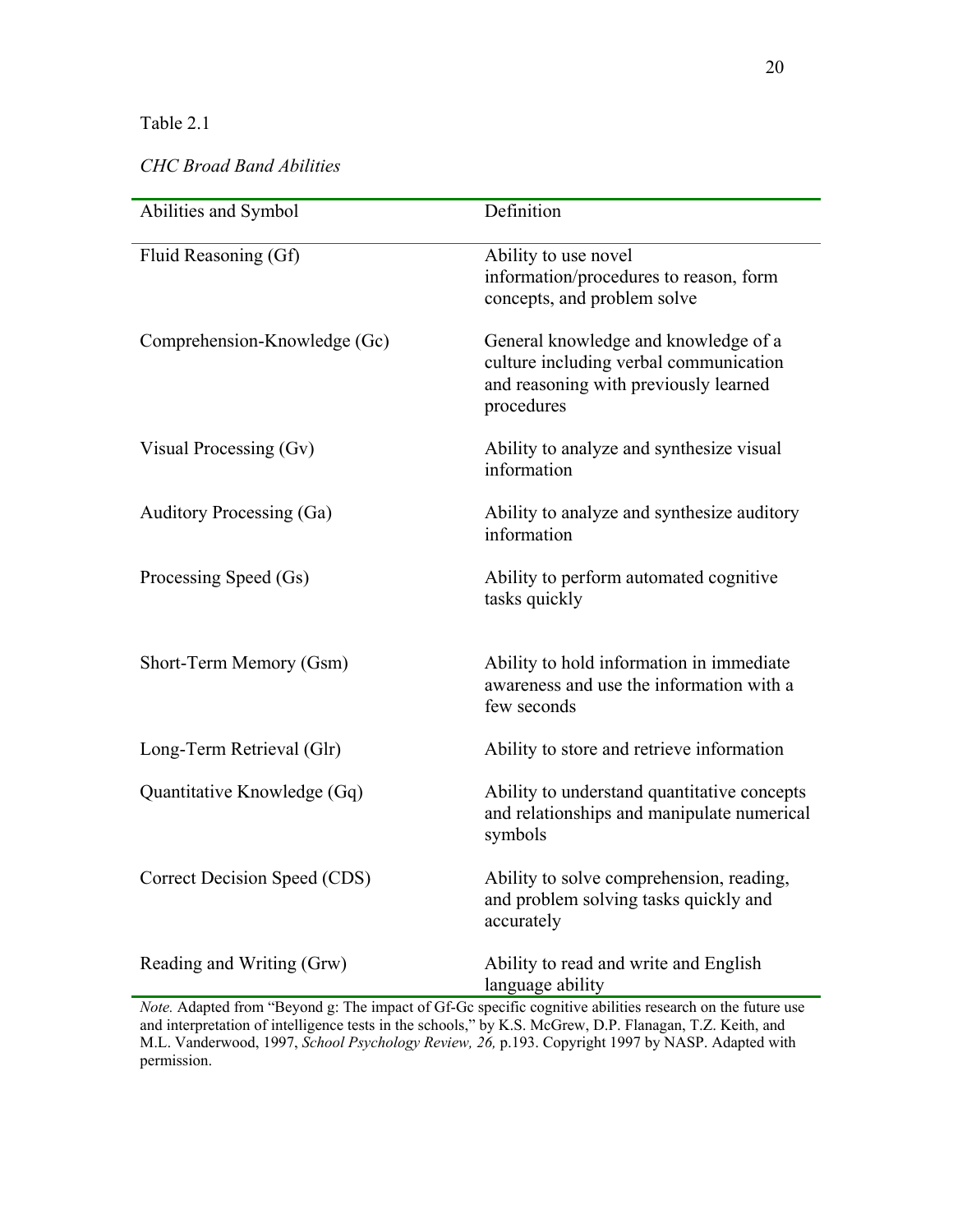All of the above mentioned studies have a common thread; each used a Woodcock-Johnson assessment tool to assess broad band abilities based on CHC theory. The Woodcock-Johnson III Test of Cognitive Abilities (WJ-III COG) and Woodcock-Johnson III Tests of Achievement (WJ-IIIACH) are considered excellent measures in the assessment field for measuring reading skills (Evans et al., 2001; McGrew et al., 1997). The tests are based on CHC theory and purport to measure all of the abilities discussed in the previous paragraphs.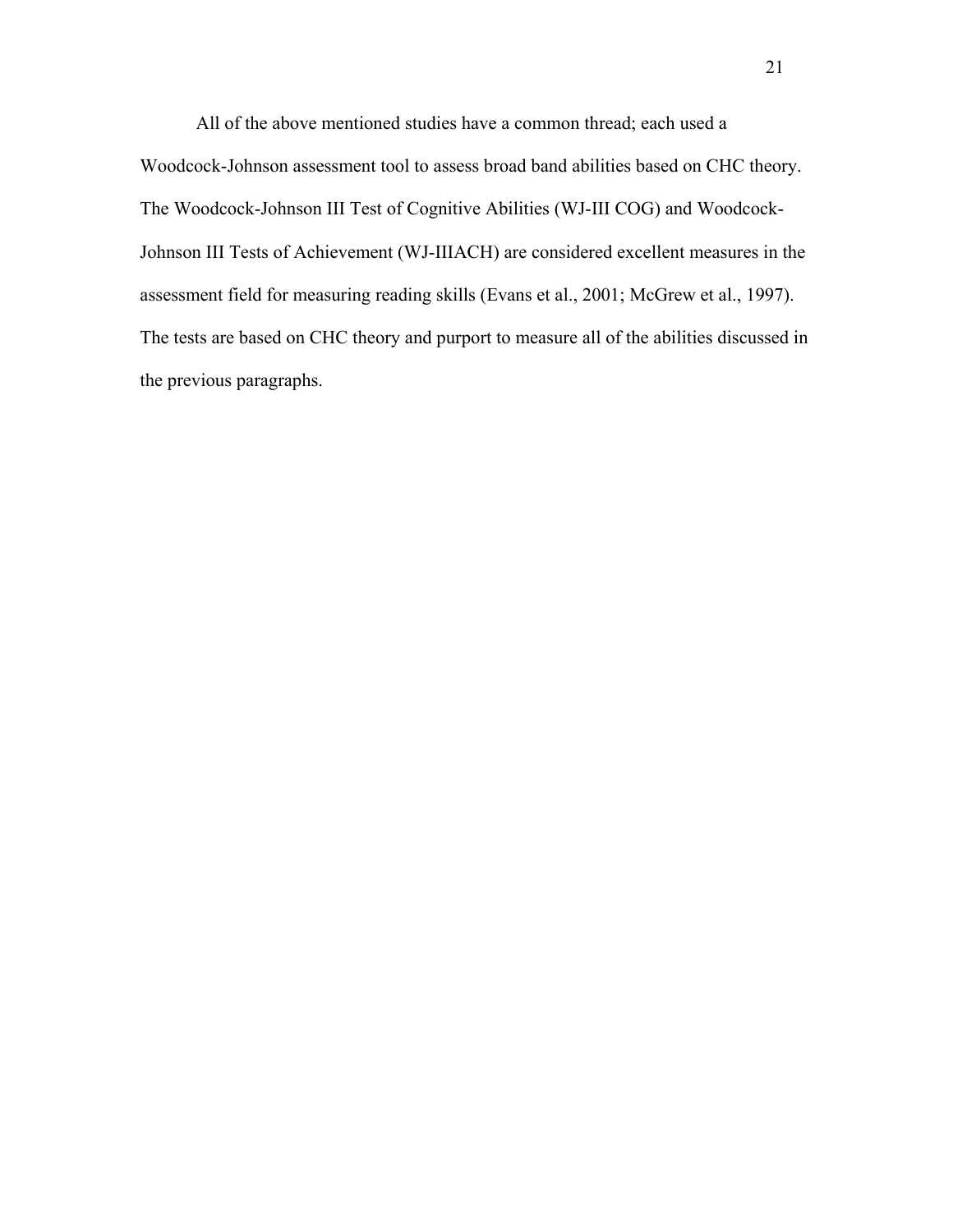### Chapter III

### Methodology

 This chapter will explain the methods used in the proposed study. The chapter will include information regarding how the subjects will be selected, a description of the subjects, and the proposed instrumentation. The chapter will also include information regarding data collection, data analysis, and will conclude with limitations of the proposed study.

#### *Subject selection and description*

 Approximately 30 children will be selected to be involved in the study. Children who are in grades one through three will be targeted for participation. The children will be recruited from several school districts in western Wisconsin and will have kindergarten screening results in their respective cumulative files. Lastly, an effort will be made to obtain equal numbers of boys and girls for participation in the study. The children will be randomly selected from the larger student body, regardless of special education classification.

 School districts in western Wisconsin will be approached to participate in the study. Once approval has been obtained by the district, children who have kindergarten screening results available in cumulative files will be recruited to participate in the study. Parents whose children are eligible will be sent a brief description of the study with a letter of consent.

#### *Instrumentation*

The study will use two types of instrumentation. The first type will be the kindergarten screening instrument the children in the study will have in their file. After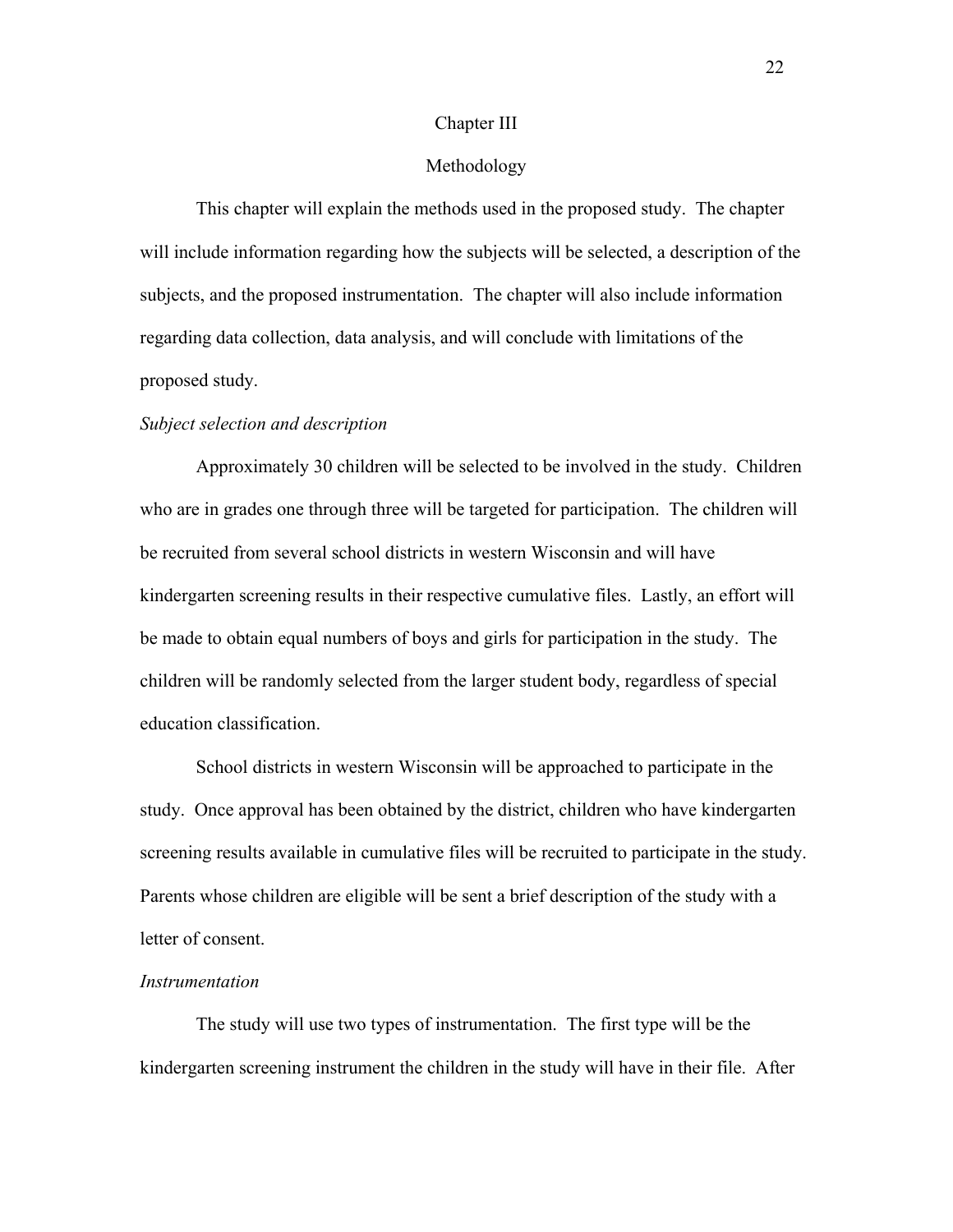consent has been obtained from the prospective school districts a copy of the kindergarten screening test will be acquired. An effort will be made to recruit districts that use similar screening tests.

 The second instrument in the proposed study will be a battery of subtests from the WJ-IIICOG and WJ-IIIACH (Woodcock, McGrew & Mather, 2001). The WJ-IIICOG is a standardized test of cognitive abilities that measures an individuals overall ability as well as strengths and weaknesses. The WJ-IIIACH is a standardized test of achievement and measures an individual's achievement as well as strengths and weaknesses. Both tests are based on CHC theory and measure seven of the ten broad band abilities set forth by the theory. The tests have substantial history and show exceptionally strong psychometric properties.

### *Data Collection*

 As mentioned previously, once permission has been obtained from the school districts and the parents, kindergarten screening results will be obtained from the district. Students ranging from grades one through three will then be administered select subtests from the WJ-IIICOG and WJ-IIIACH. The administration of the select battery will be conducted according to standardized procedures set forth by the test authors. The testing will be done in a one-on-one manner with efforts made to limit distractions (i.e. quiet room, child-sized seating). Lastly, those who administer the testing will have had prior experience and training in administration of the WJ-IIICOG and WJ-IIIACH. To ensure proper administration and reliability 1/3 of the battery protocols will be reviewed.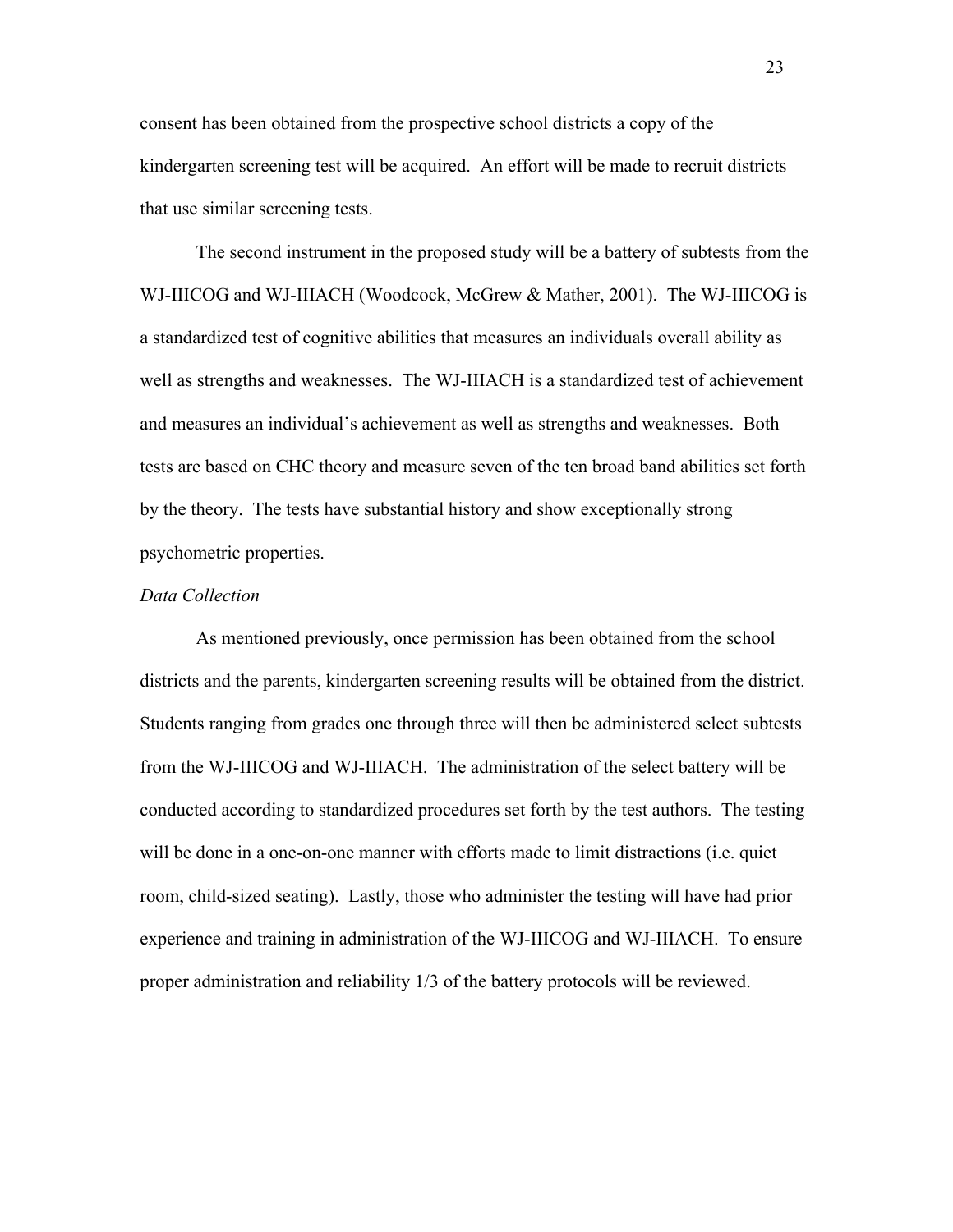### *Data Analysis*

Data will be analyzed using SPSS<sup>°</sup> to assess predictive utility of the kindergarten screening instruments. Exploratory analysis will be conducted to investigate predictive utility of specific items from the instruments.

### *Assumptions and Limitations*

 Several assumptions are made in this study. The first assumption is the WJ-III will be correctly administered and scored. The second assumption is the tests given measure what they purport to measure. The third assumption is the Kindergarten screening tools were correctly administered. In addition to the lack of control over the administration of the screening instruments, the non-uniformity between the screening instruments is a limitation of the proposed study. Another limitation of the proposed study is the restricted geographical location. The children will be recruited from communities in western Wisconsin where there is not a wide range of socio-economic status and multi-cultural basis representative of the U.S. The ability to generalize the results to other regions will be minimal. The findings may only be generalized to communities with similar multi-cultural and socio-economic backgrounds. The age of the children recruited is another limitation of the study. The children will be first through third grade students and thus the generalization to other students of different ages may be restricted.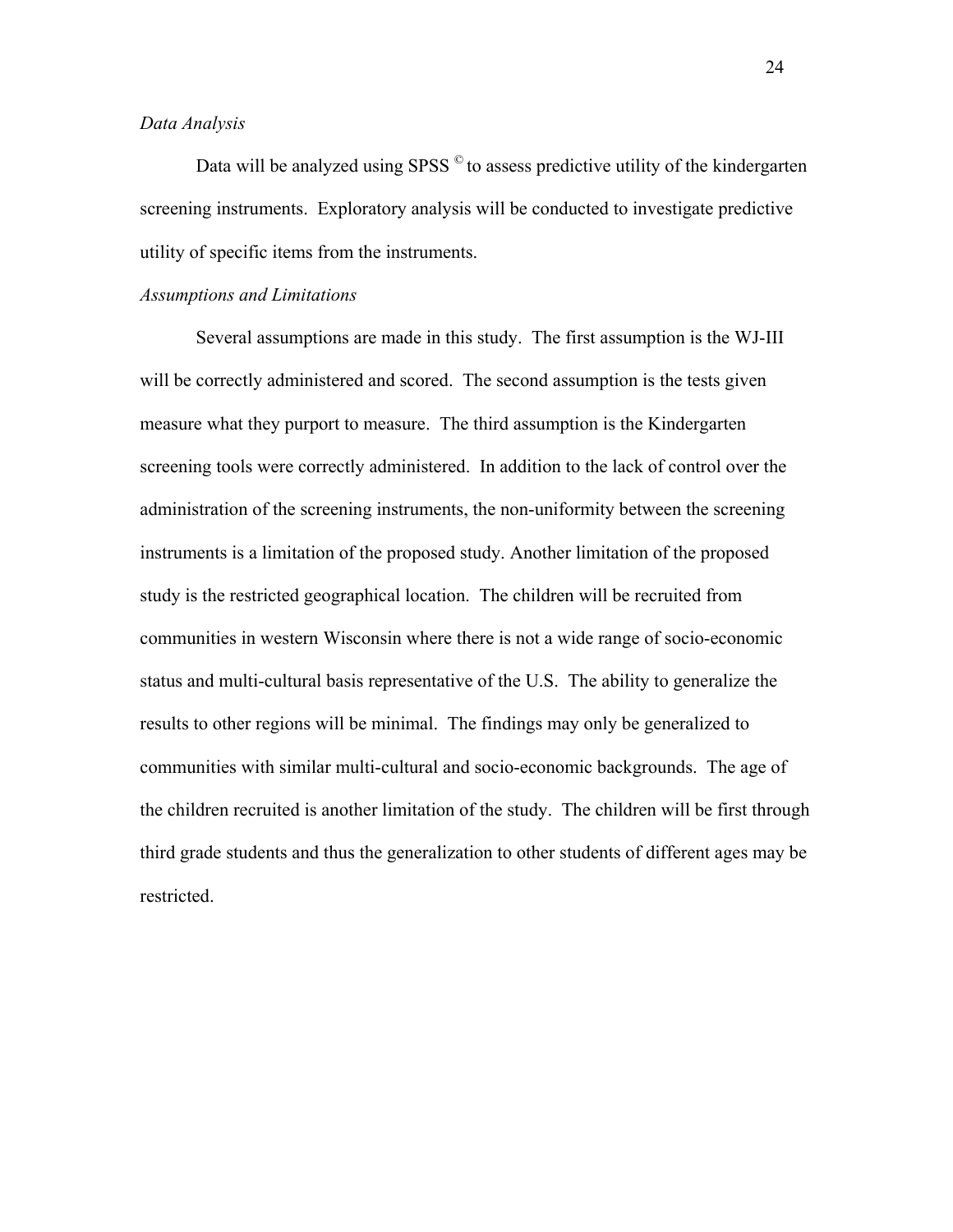### References

- Brigance, A. (1987). *Brigance K & 1 screen for kindergarten and first grade*. North Billerica, MA: Curriculum Associates.
- Bruck, M. (1998). Outcomes of adults with childhood histories of dyslexia. In C. Hulme, R. Joshi, & J. Malatesha (Eds.), *Reading and spelling: Development and disorders* (pp. 179-200). Mahwah, NJ: Erlbaum.
- Bruning, R.H., Schraw, G.J., & Ronning, R.R. (1999). *Cognitive psychology and instruction.* Upper Saddle River, NJ: Prentice-Hall.
- Carroll, J.B. (1997). The three-stratum theory of cognitive abilities. In D.P. Flanagan, J.L. Genshaft, & P.L. Harrison (Eds.), *Contemporary intellectual assessment: Theories, tests, and issues* (pp. 122-130). New York: Guilford.
- Casey, A., & Howe, K. (2002). Best practices in early literacy skills. In A. Thomas & J. Grimes (Eds.), *Best practices in school psychology IV* (pp. 721-735). Bethesda, MD: NASP.
- Catts, H.W. (1997). The early identification of language-based reading disabilities. *Language, Speech, and Hearing in the Schools, 28*, 86-89.
- Costenbader, V., Rohrer, A.M., & Difonzo, N. (2000). Kindergarten screening: A survey of current practice. *Psychology in the Schools, 37,* 323-331.
- Evans, J.J., Floyd, R.G., McGrew, K.S., & Leforgee, M.H. (2001). The relations between measures of Cattell-Horn-Carroll (chc) cognitive abilities and reading achievement during childhood and adolescence. *School Psychology Review, 31,*  246-262.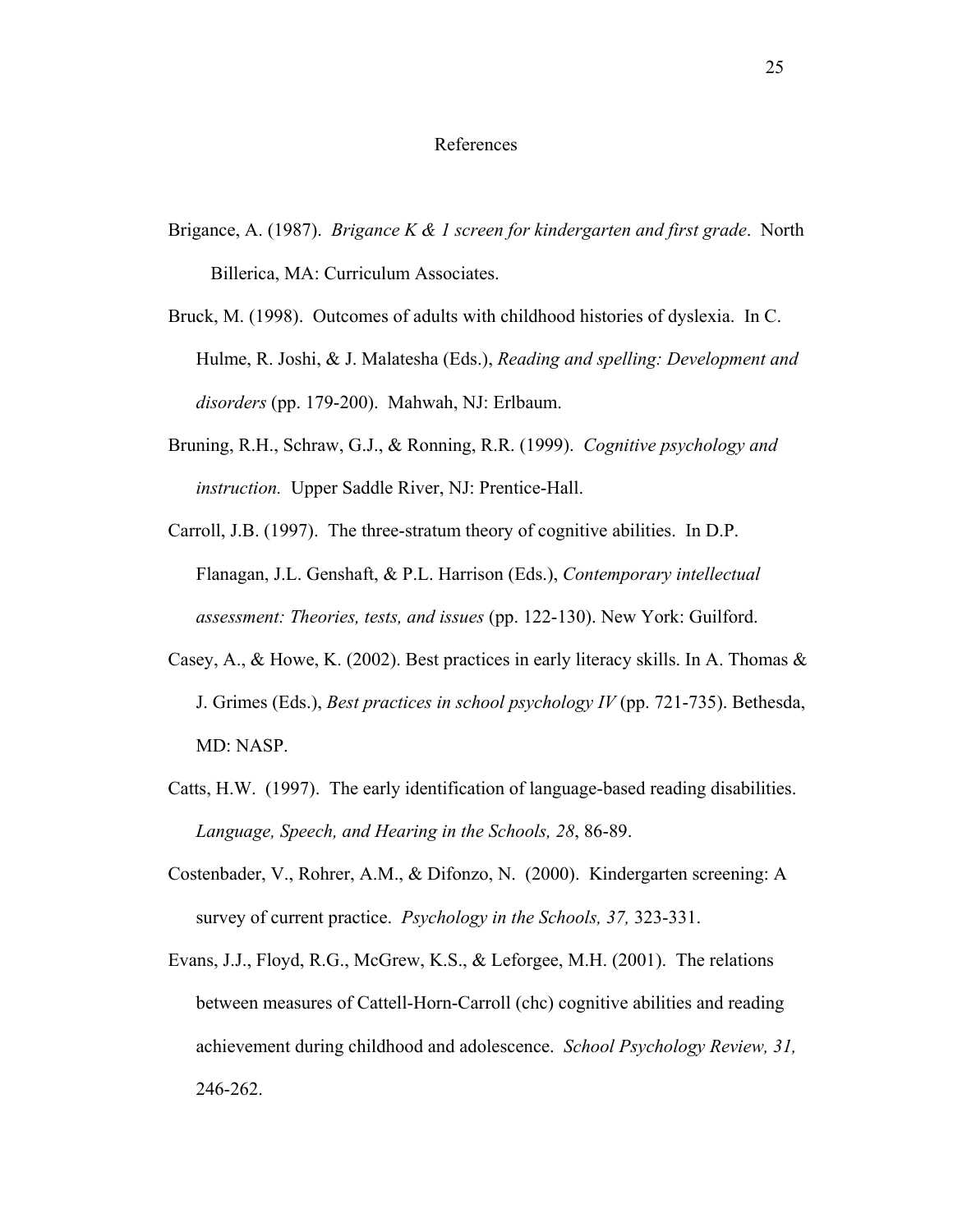- Felton, R.H. (1992). Early identification of children at-risk for reading disabilities. *Topics in Early Childhood Special Education, 12,* 212-229.
- Felton, R.H., & Pepper, P.P. (1995). Early identification and intervention of phonological deficits in kindergarten and early elementary children at risk for reading disability. *School Psychology Review, 24*, 405-414.
- Fletcher, J.M., Shaywitz, S.E., Shankweiler, D.P., Katz, L., Liberman, I.Y., Steubing, K.K., et al. (1994). Cognitive profiles of reading disability: Comparisons of discrepancy and low achievement definitions. *Journal of Educational Psychology, 86,* 6-23.
- Flynn, J.M., & Rahbar, M.H. (1998). Improving teacher prediction of children at risk for reading failure. *Psychology in the Schools, 35,* 163-172.
- Fraas, J.W., & Crail, J. (1992). The use of kindergarten screening scores to identify the need for reading intervention. *Mid-Western Education Researcher, 5*, 8-11.
- Glassberg, L.A., Hooper, S.R., & Mattison, R.E. (1999). Prevalence of learning disabilities at enrollment in special education students with behavioral disorders. *Behavioral Disorders*, *25*, 9–21.
- Good, R.H., Simmons, D.C., & Smith, S.B. (1998). Effective academic interventions in the United States: Evaluating and enhancing the acquisition of early reading skills. *School Psychology Review, 27,* 45-56.
- Hieronymus, A.N., Hoover, H.D., & Lindquist, E.F. (1986). *Iowa test of basic skills.*  Chicago, IL: Riverside Publishing.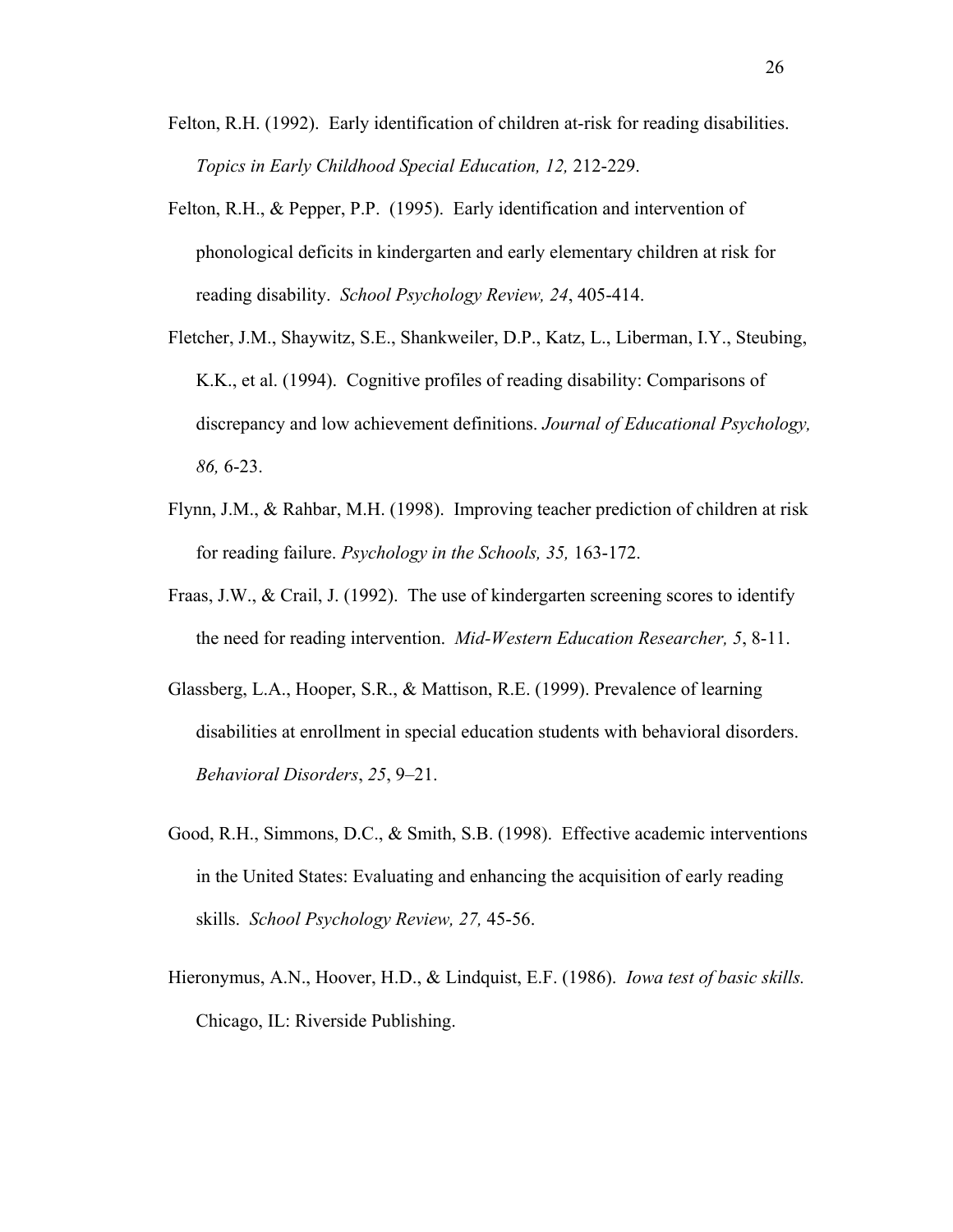- Horn, J.L., & Noll, J. (1997). Human cognitive capabilities: Gf-Gc theory. In D.P. Flanagan, J.L. Genshaft, & P.L. Harrison (Eds.), *Contemporary intellectual assessment: Theories, tests, and issues* (pp. 53-93). New York: Guilford.
- Hurford, D.P., Schuaf, J.D., Bunce, L., Blaich, T., & Moore, K. (1994). Early identification of children at risk for reading disabilities. *Journal of Learning Disabilities, 27,* 371-382.
- Hurford, D.P., Johnston, M., Nepote, P., Hampton, S., Moore, S., Neal, J. et al. (1994). Early identification and remediation of phonological-processing deficits in first-grade children at risk for reading disabilities. *Journal of Learning Disabilities, 27,* 647-659.
- Juel, C. (1988). Learning to read and write: A longitudinal stuffy of 54 children form first through fourth grades. *Journal of Educational Psychology, 80,* 437-447.
- Kelly, M.S., & Peverly, S.T. (1992). Identifying bright kindergarteners at risk for learning difficulties: Predictive validity of a kindergarten screening tool. *Journal of School Psychology, 30,* 245-258.
- Lonigan, C.J., Burgess, S.R., & Anthony, J.L. (2000). Development of emergent literacy and early reading skills in preschool children: Evidence from a latentvariable longitudinal study. *Developmental Psychology, 36,* 596-613.
- Lyon, R. (1997, July 10). *Report on learning disabilities research.* Testimony given at the committee on education and the workforce in the U.S. house of representatives, Washington, DC.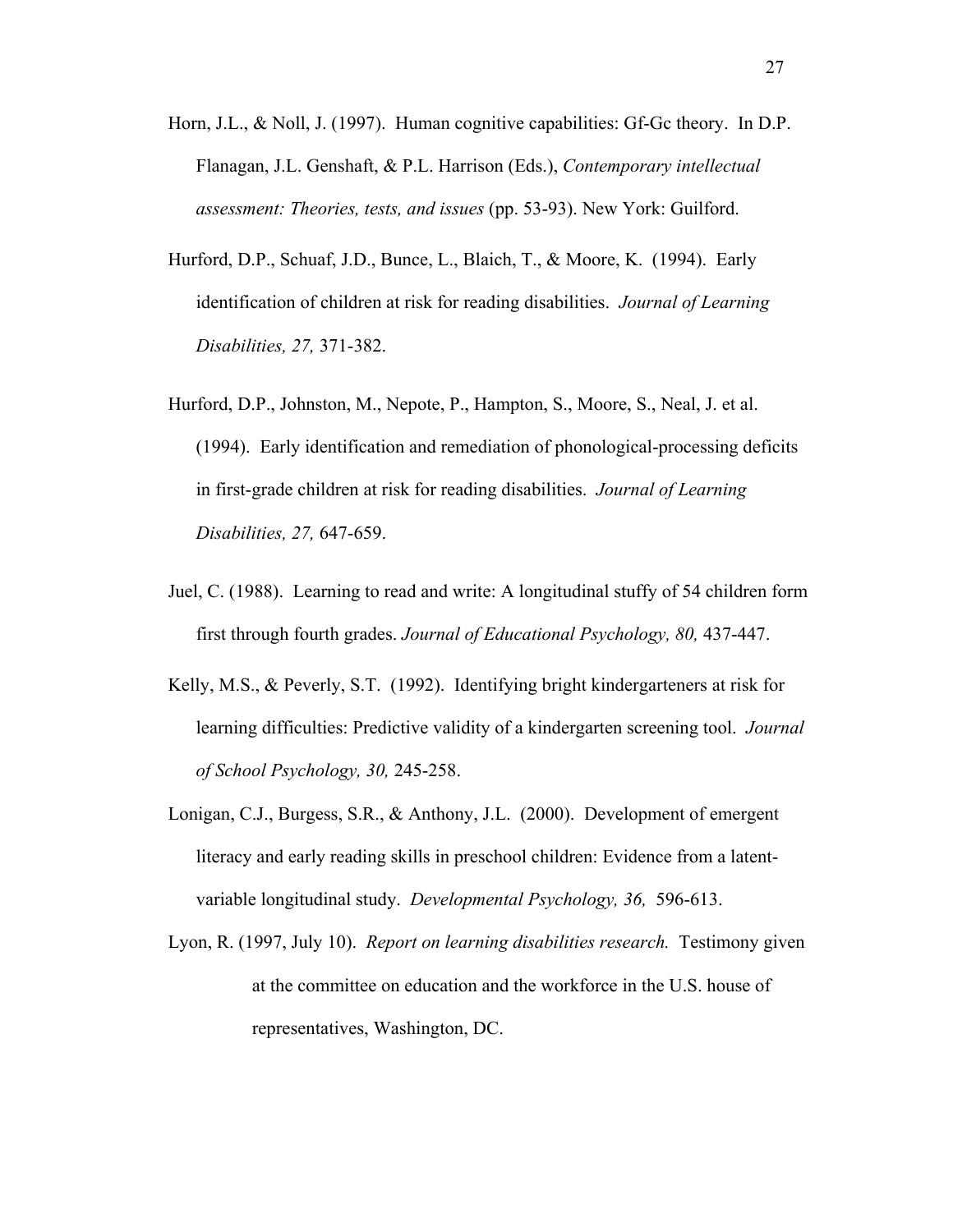- MacGinitie, W.H., & MacGinitie, R.K. (1989). *The Gates-MacGinitie reading test.*  Chicago, IL: Riverside Publishing.
- Mann, V.A., & Liberman, I.Y. (1984). Phonological awareness and verbal short-term memory. *Journal of Learning Disabilities, 17,* 592-599.

McGrew, K.S. (1997). Analysis of the major intelligence batteries according to a proposed comprehensive Gf-Gc framework. In D.P. Flanagan, J.L. Genshaft, & P.L. Harrison (Eds.), *Contemporary intellectual assessment: Theories, tests, and issues* (pp. 151-179). New York: Guilford.

- McGrew, K.S., Flanagan, D.P., Keith, T.Z., & Vanderwood, M.L. (1997). Beyond g: The impact of Gf-Gc specific cognitive abilities research on the future use and interpretation of intelligence tests in the schools. *School Psychology Review, 26,*  189-210.
- Mumm, M., Secord, W., & Dykstra, K. (1980). *Merrill language screening test.*  Columbus, OH: Charles E. Merrill.
- National Association of Early Childhood Specialists. (2000). *Still unacceptable trends in kindergarten entry and placement.* Retrieved March 13, 2002 from http://www.naeyc.org/resources/postionstatements/psunacc.htm
- National Institute for Child Development and Human Development. (2001). *Report of the national reading panel: Teaching children to read.* Retrieved December 13, 2002, from http://www.nichd.nih.gov/publications/nrp/intro.htm
- Roth, M.A., McCaul, E., & Barnes, K. (1993). Who becomes an "at-risk" student? The predictive value of a kindergarten screening battery. *Exceptional Children, 59,* 348-358.